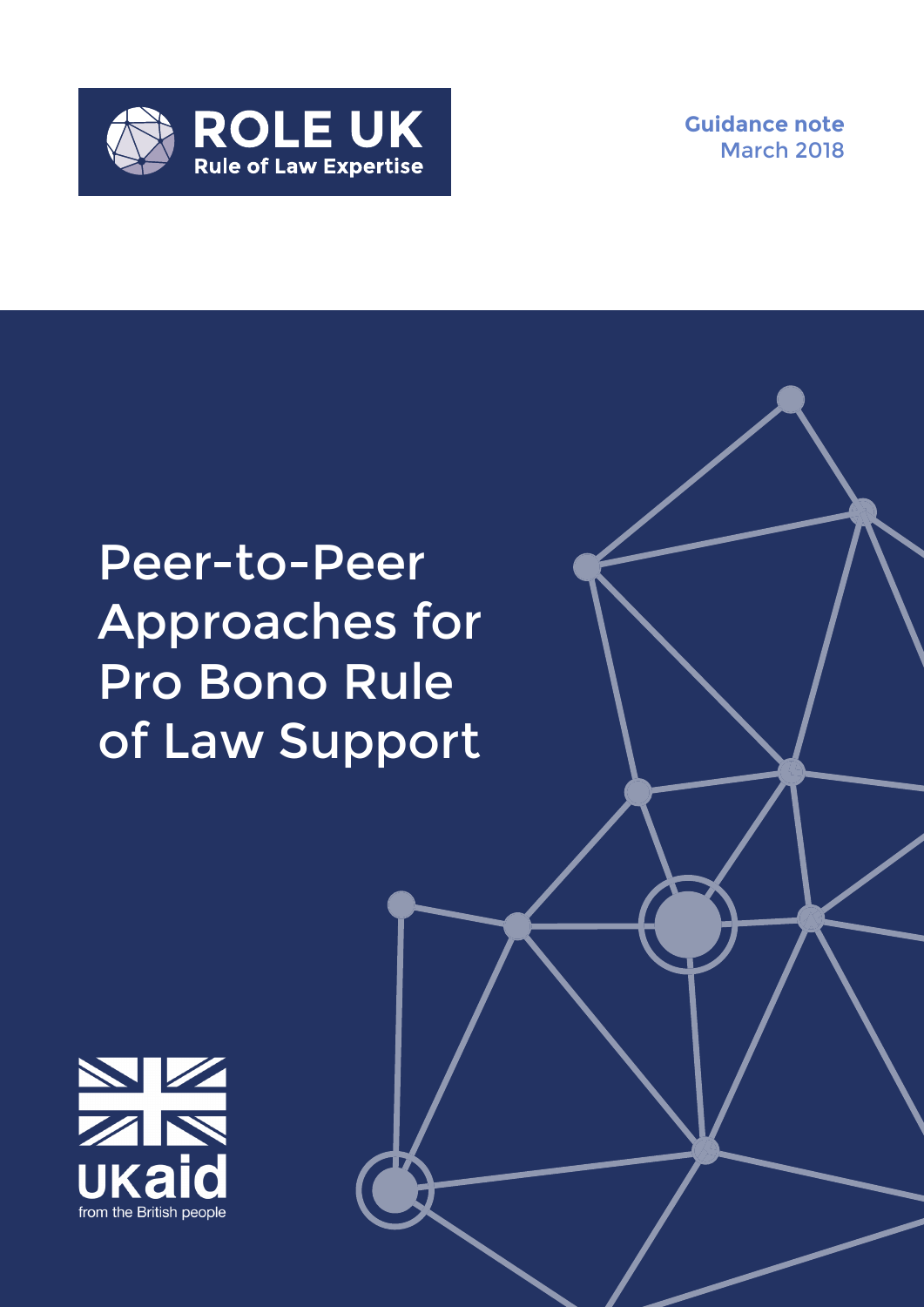## Acknowledgements

The ROLE UK programme is an initiative funded by the UK Department for International Development (DFID), designed to promote innovative approaches for supporting the Rule of Law in developing countries.

This report has been developed substantively by Catherine Flew, ROLE UK's Monitoring & Evaluation Advisor, with inputs on ROLE UK assignments from Naomi Barnard, ROLE UK's Programme Officer, and wider contributions from Shailesh Kataria, ROLE UK's Head of Unit. This report has also drawn considerably from the seminal 'Guide to Peer-to-Peer Learning' by Matt Andrews and Nick Manning.

ROLE UK would like to thank all the panel members for ROLE UK's Peer-to-Peer Event with the Law Society for National Pro Bono Week 2017, with particular thanks to Matt Carter and his colleagues at National School of Government International for wider inputs on peer-to-peer approaches too.



**ROLE UK** roleuk@a4id.org

**Find us on Twitter** @ROLE\_UK

Peer-to-Peer Approaches for Pro Bono Rule of Law Support | ROLE UK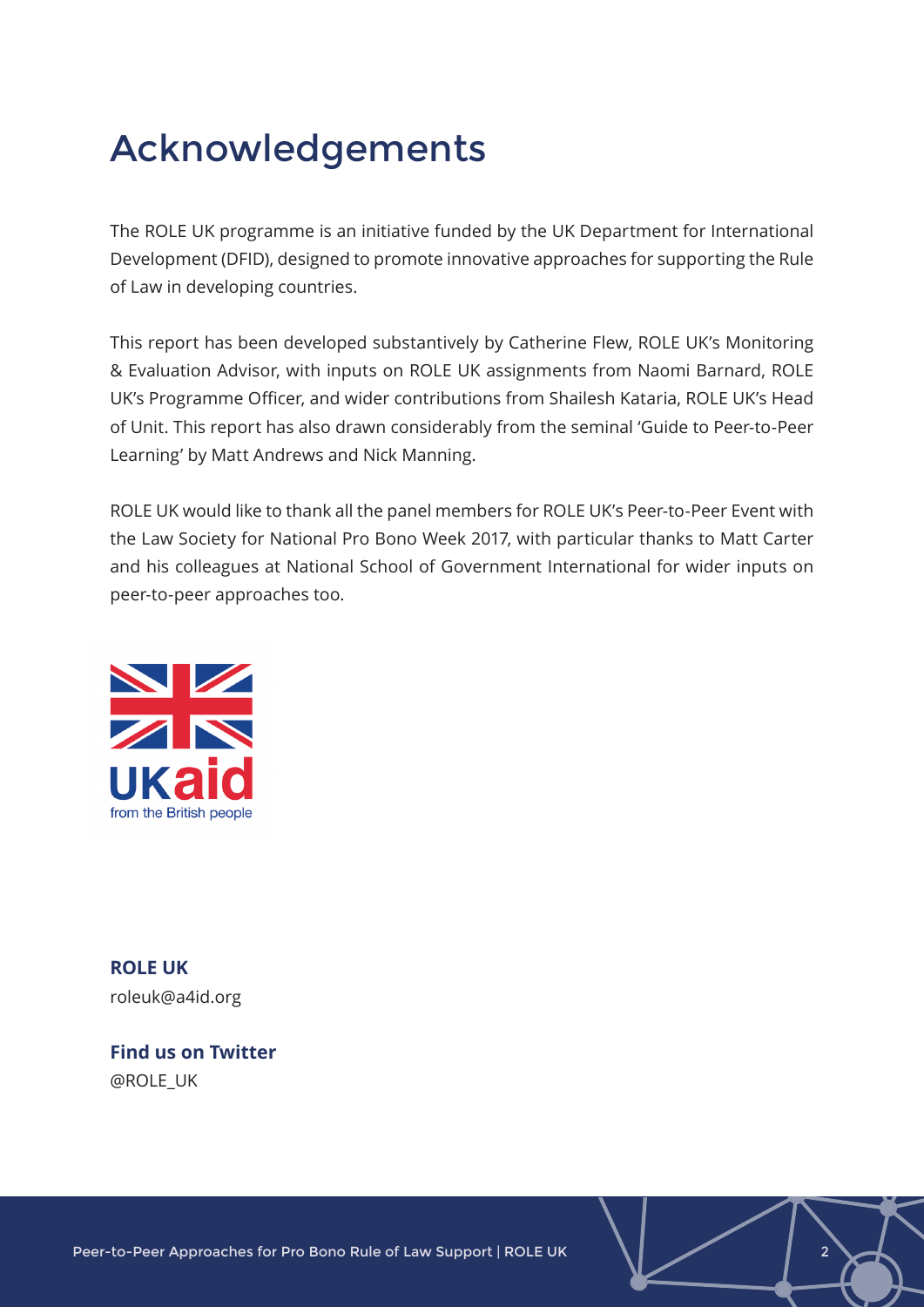## **Contents**

| Introduction                                                                                                                           | 4  |
|----------------------------------------------------------------------------------------------------------------------------------------|----|
| Why 'peer-to-peer' learning?                                                                                                           | 5  |
| Peer-to-peer and legal & judicial pro bono work                                                                                        | 7  |
| Specific value of peer-to-peer approaches for rule<br>of law work                                                                      | 10 |
| <b>Challenges, risks and limitations</b>                                                                                               | 13 |
| <b>Recommendations for legal</b><br>and judicial pro bono providers                                                                    | 17 |
| Annex A:<br>ROLE UK's 2017 event 'International pro bono:<br>working with peers in developing countries to<br>improve the rule of law' | 30 |
| <b>Annex B:</b><br>Pro bono rule of law assignments supported by<br>ROLE UK, incorporating aspects of<br>peer-to-peer learning         | 33 |

Peer-to-Peer Approaches for Pro Bono Rule of Law Support | ROLE UK  $\begin{array}{ccc} \searrow & \searrow & \searrow \end{array}$  3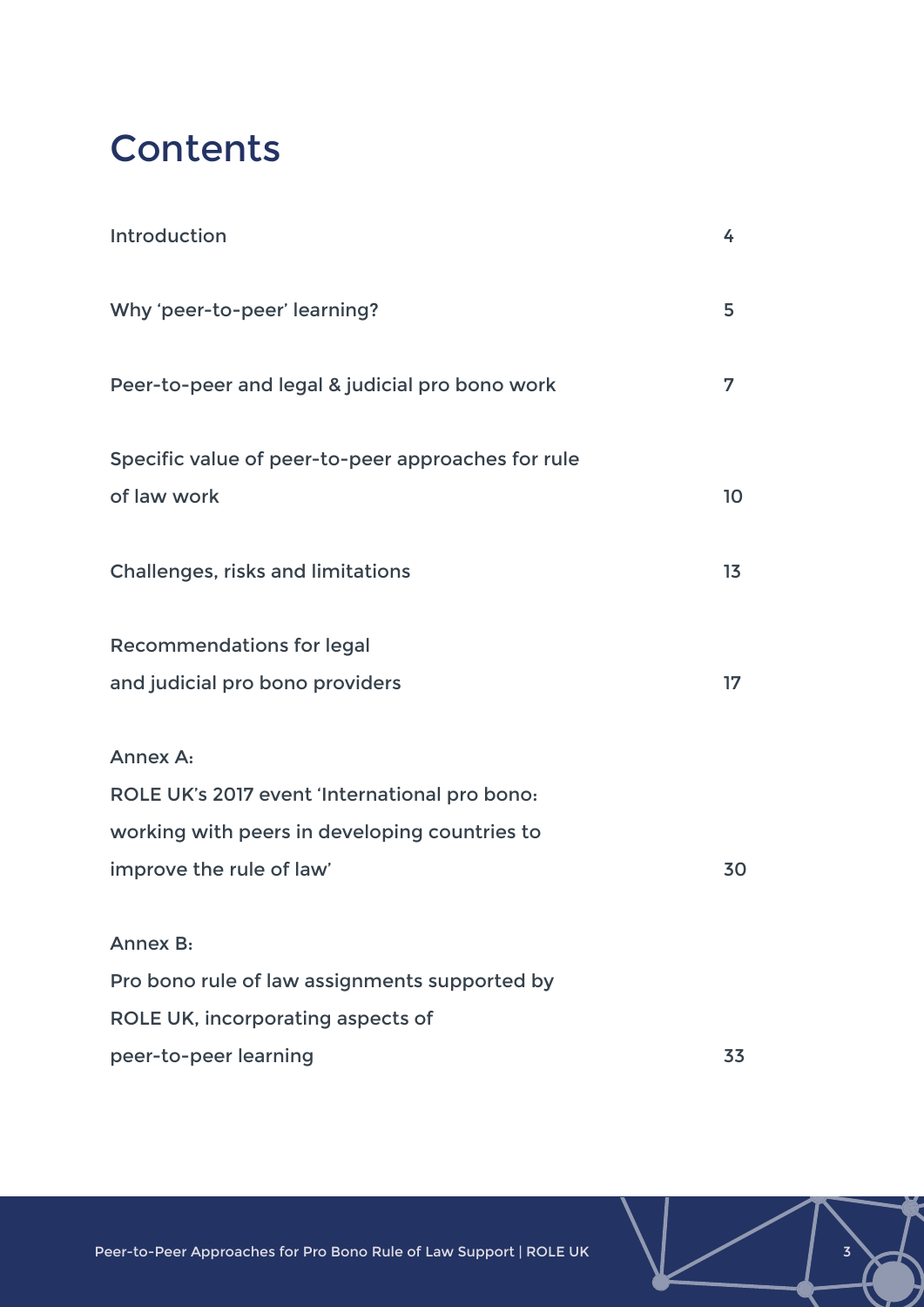## Introduction

ROLE UK, with funding from the UK Department for International Development (DFID), supports the UK legal and judicial sector's pro bono contribution to the rule of law and poverty reduction. To date, ROLE UK has supported 70 pro bono rule of law assignments in developing countries, while also producing and synthesising evidence from these assignments and elsewhere on what makes for effective approaches to this work.

This briefing paper focuses on a specific type of pro bono work; that which adopts **'peerto-peer'** approaches to the sharing of knowledge, skills and experience between UK legal and judicial experts and their counterparts in developing countries. In November 2017, ROLE UK convened a panel discussion on this topic, chaired by The Rt Hon. the Lord Falconer of Thoroton. The panel comprised of legal experts involved in pro bono work which incorporates peer-to-peer learning, and a representative of the UK Government's National School of Government International (NSGI) to share experience from their work supporting peer-to-peer work between UK and overseas civil servants. This paper draws on the discussions at that event, learning from ROLE UK's assignments and external sources, including the seminal 'Guide to Peer-to-Peer Learning' by Matt Andrews and Nick Manning.<sup>1</sup>

Peer-to-peer approaches hold significant potential as a particularly meaningful and impactful subset of pro bono work. This paper provides guidance on how to realise this potential and sets out some challenges and recommendations for legal and judicial experts involved in developing, facilitating or undertaking pro bono peer-to-peer work.

<sup>1</sup> Andrews, Matt and Manning, Nick (2016), 'A Guide to Peer-to-Peer Learning: How to make peer-to-peer support and learning effective in the public sector?', Effective Institutions Platform.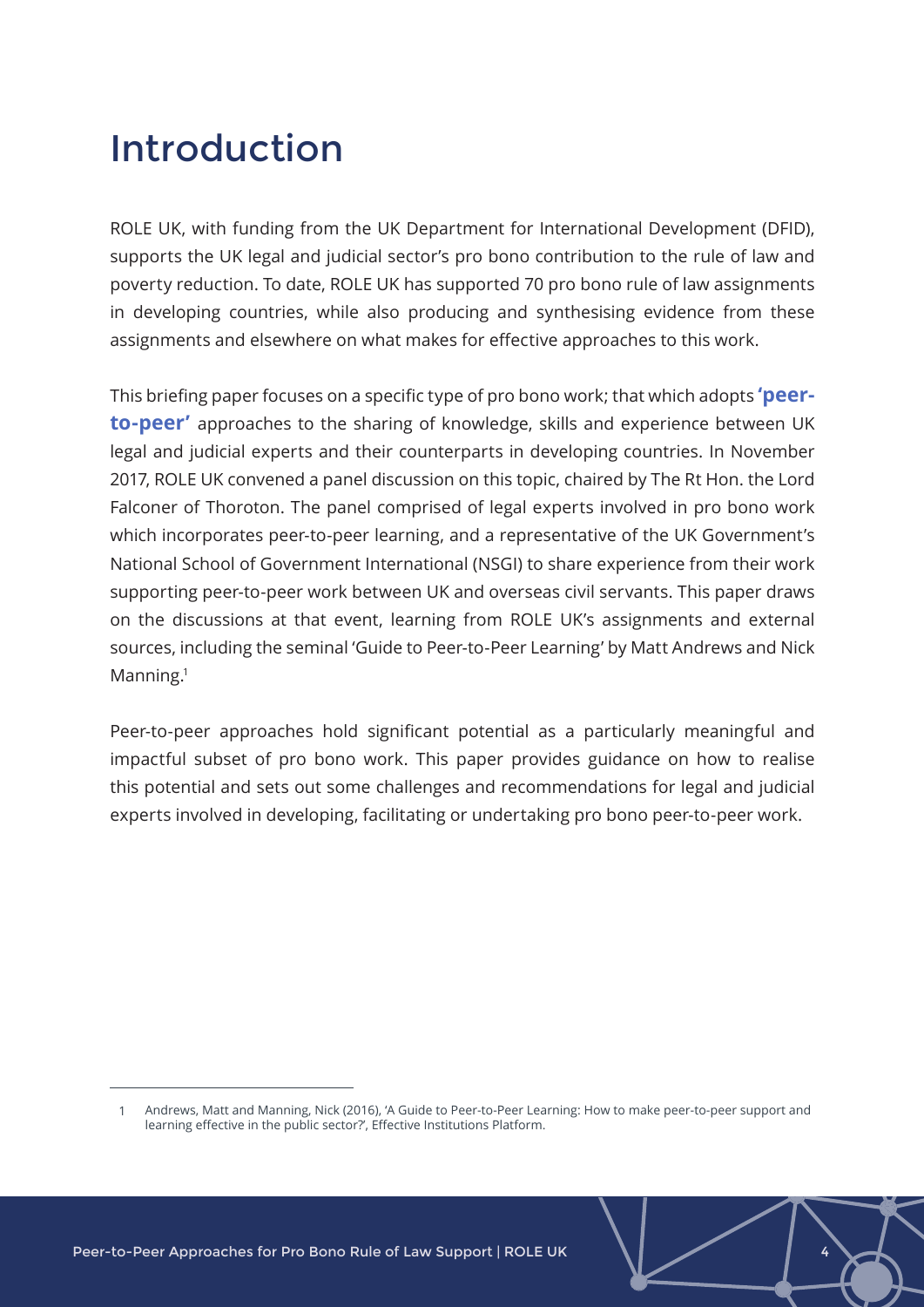# Why 'peer-to-peer' learning?

Peer-to-peer learning, sometimes referred to as peer-assisted learning, is an approach that has been widely used in the higher education sector, where it has been defined as 'the development of knowledge and skill through active help and support among status equals or matched companions'.2 Here, it represents a 'horizontal' form of learning, where equals – or 'peers' – work together to share experience, knowledge and ideas in a process where they are learning from each other, benefitting from the process of discussion and reflection, and applying their learning in real time for practical purposes.

Peer-to-peer learning has also been used as a means to support public sector institutional reform, based on the notion that 'people embarking on reforms can learn from peers who are also going through (or have experienced) similar reforms'.<sup>3</sup> The intention here is that peers can work together to develop a deep understanding of the problem(s) at hand and trial and adapt approaches, drawing on each other's technical knowledge and wider understanding of how to navigate and facilitate reform processes.

The provision of technical assistance for reform and institutional strengthening overseas by external actors such as donor governments and expatriate consultants has been criticised as being 'supply- driven, expensive, poorly planned and integrated, and failing to promote country ownership'.4 And interest is increasing in approaches that could enable a shift away from powerful external actors providing 'pre-defined solutions, to more applied approaches for supporting reforms in contested and complex contexts'.<sup>5</sup> Peer-to-peer can provide better scope for the 'external' peer to actually take their lead from the 'host' peer, with mutual learning between them from each peer contributing their experience of what did or did not work in different contexts, or how that could be best modified to fit the local context.

5 Ibid.

<sup>2</sup> Topping (1996), referenced in [https://wvanzylacademic.atavist.com/p2p-collaboration-the-disadvantages-of-p2p](https://wvanzylacademic.atavist.com/p2p-collaboration-the-disadvantages-of-p2p-peer-to-peer-collaboration-%20pal-peer-assisted-learning-and-pl-peer-learning)[peer-to-peer-collaboration- pal-peer-assisted-learning-and-pl-peer-learning,](https://wvanzylacademic.atavist.com/p2p-collaboration-the-disadvantages-of-p2p-peer-to-peer-collaboration-%20pal-peer-assisted-learning-and-pl-peer-learning) (Accessed on 30th January 2018).

<sup>3</sup> Andrews and Manning, p. 5.

<sup>4</sup> GSDRC (2009), 'Helpdesk Research Report: Changing approaches to technical assistance', p.1.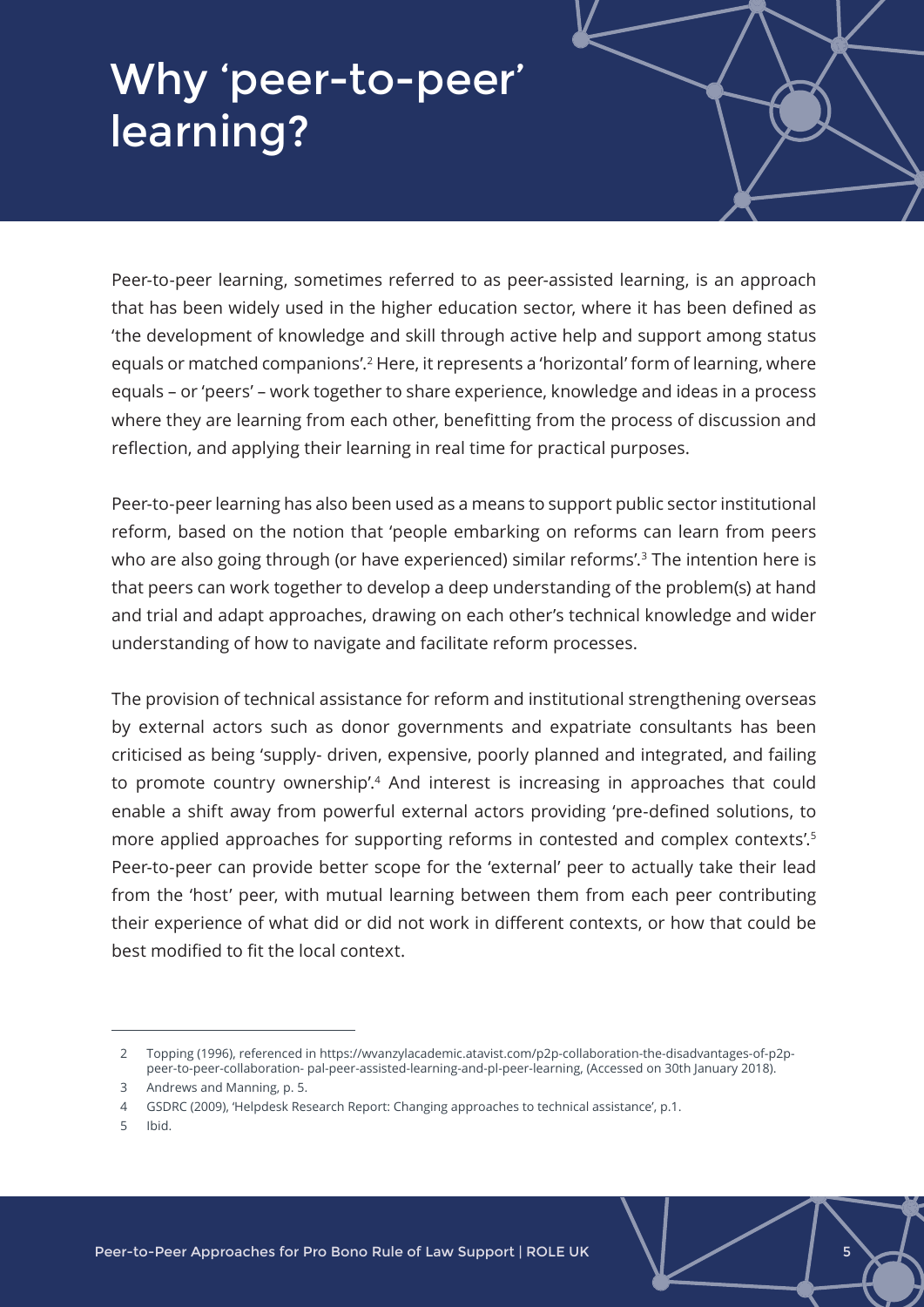Peer-to-peer work also fits into recent thinking on the value of a 'partnerships' approach to institutional strengthening and reform. In May 2016, the UK Government announced a 'GREAT for Partnerships' initiative, whereby the UK will lead 'a new international network of partnerships between countries and institutions'.<sup>6</sup> That initiative is still evolving, but the learning from peer-to-peer approaches to date is likely to be central to this initiative.

The work that ROLE has supported to date indicates that this model of working is already being used by some pro bono providers to promote rule of law initiatives. Not all the pro bono work supported by ROLE has been peer-to-peer. And as an experimental or pilot programme, even the assignments mentioned below as peer-to-peer may not necessarily meet the different characteristics expected in peer-to-peer approaches. But a Review and Learning Exercise commissioned by ROLE UK in 2016 found that: 'In some of these cases, **the genuine peer-to-peer nature of the expertise was the real**  added value<sup>'7</sup>. ROLE UK believes that there is scope for this valuable area of work to be strengthened and taken up more widely by international pro bono providers. The rest of this paper provides some guidance on what this could look like and how it could be done.

<sup>6</sup> UK Government Press Release – 'UK to lead global partnerships to tackle corruption', 12 May 2016, [https://www.gov.](https://www.gov.uk/government/news) [uk/government/news/](https://www.gov.uk/government/news) uk-to-lead-global-partnerships-to-tackle-corruption (Accessed on 30 January 2018).

<sup>7</sup> Alegre, Susie and Paterson, Anna (2016), 'ROLE UK: Independent Review and Learning Exercise Report', p. 31.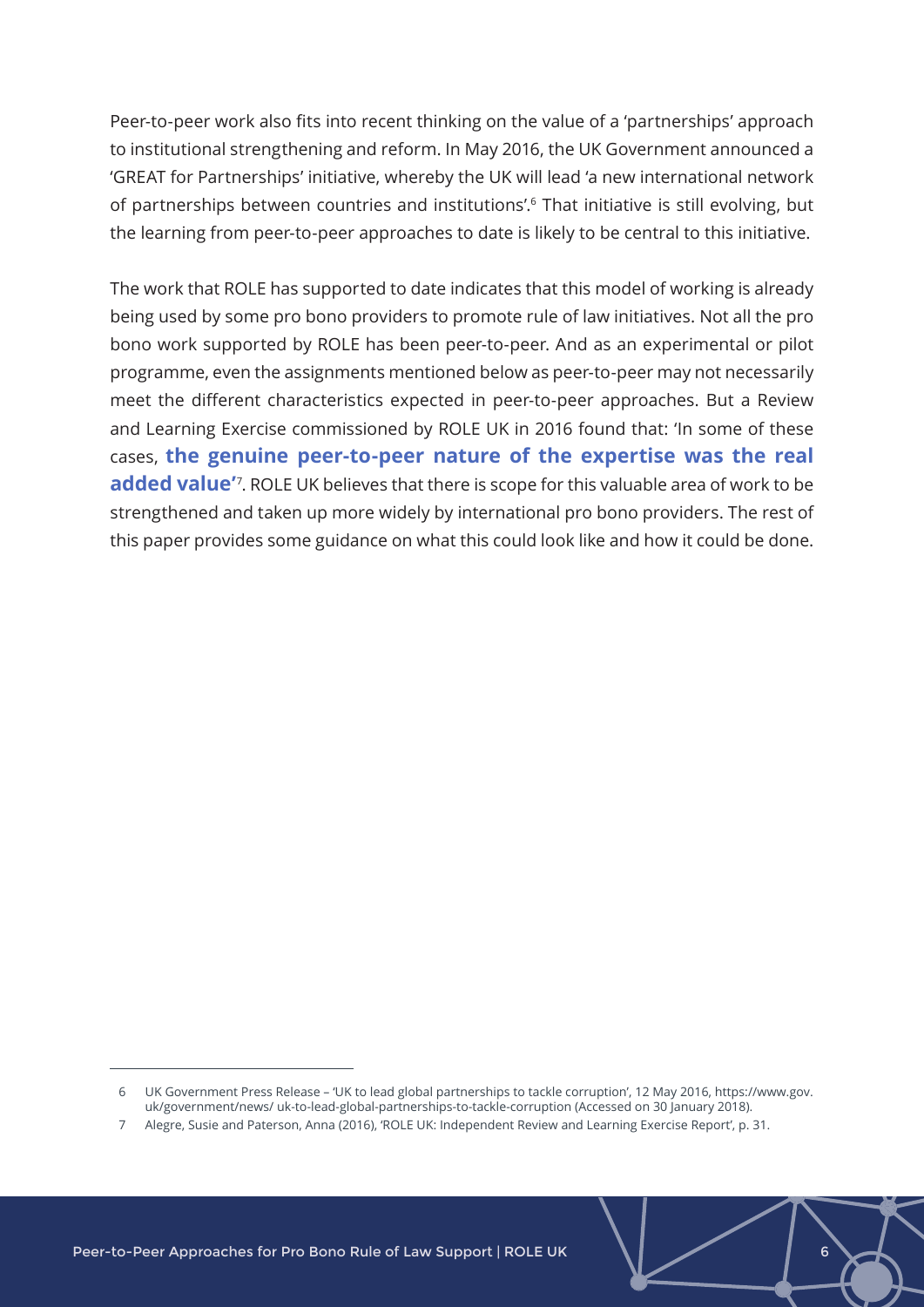# Peer-to-peer and legal & judicial pro bono work

Significant volumes of legal and judicial pro bono work are undertaken globally, particularly with a formally established culture of pro bono in the UK, USA and Australia. Much of that is domestic, but also includes some rule of law and poverty reduction work in developing countries. The latter is ROLE UK's focus and consequently, the central theme of this paper.

There are numerous models for pro bono rule of law work using peer-to-peer approaches, including:

- One or more pro bono individuals working with their counterparts in the partner country for a defined period (ideally sustained engagement for months or years – but with focused periods of activity within this) under a wider partnership at the institutional / organisational level. ROLE UK's short-term, but repeat assignments with African Prisons Project for legal training of 'Justice Changemakers' in partnership with the Association of Law Teachers best fits this model.<sup>8</sup>
- Several pairings / groupings of peers, which come together at certain points to share their learning (e.g. asking small teams, each comprising individuals from two or more countries, to work on specific projects / problems together and convening workshops at which they can share their learning and approaches). ROLE UK has initiated work towards such a model, specifically to **better promote South-South and South-UK-South learning**, by linking peers from UK National Archives and the network of Africa Legal Information Institutes (AfricaLIIs), which promote free access to law in 16 African countries.9
- 'Embedded peers' where individuals are seconded to work for months or years within a particular partner institution or organisation – for examples of this kind of peer-to-peer learning, see the work of the Oxford Policy

<sup>8</sup> <https://www.roleuk.org.uk/cases/empowering-prisoners-represent-themselves> (Accessed 14 March 2018).

<http://www.africanlii.org/> (Accessed 14 March 2018).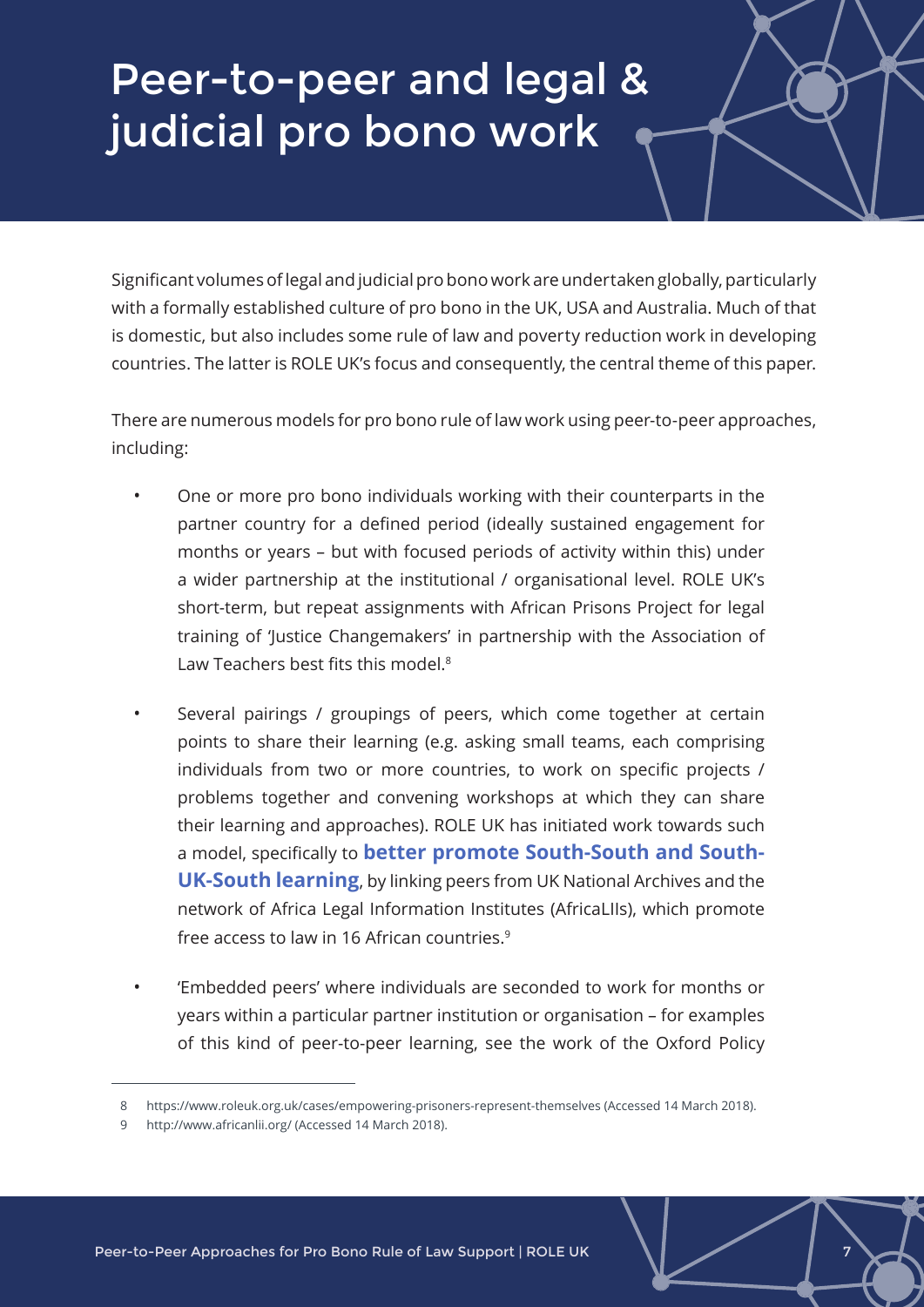Fellowship.<sup>10</sup>

• 'Twinning' where individuals or institutions commit to working together over a period of time, with ongoing peer-to-peer learning processes between groups or individuals. See the work of the Lawyers Against Poverty Initiative.<sup>11</sup>

<sup>10</sup> See Oxford Policy Fellowship (2017), 'Learning from the Oxford Policy Fellowship: emerging policy messages from a year of data', for useful Guidance on how to monitor this kind of peer-to-peer learning. [https://www.](https://www.policyfellowship.org/wpcms/wp-content/uploads/2015/01/%20OPF_MEL-note_March-2017-v2.pdf) [policyfellowship.org/wpcms/wp-content/uploads/2015/01/ OPF\\_MEL-note\\_March-2017-v2.pdf](https://www.policyfellowship.org/wpcms/wp-content/uploads/2015/01/%20OPF_MEL-note_March-2017-v2.pdf) (Accessed 14 February 2018).

<sup>11</sup> Information on Twinning with Tajikistan.<https://lawyersagainstpoverty.org/2017/03/07/twinning-with-tajikistan/> (Accessed 14 March 2018).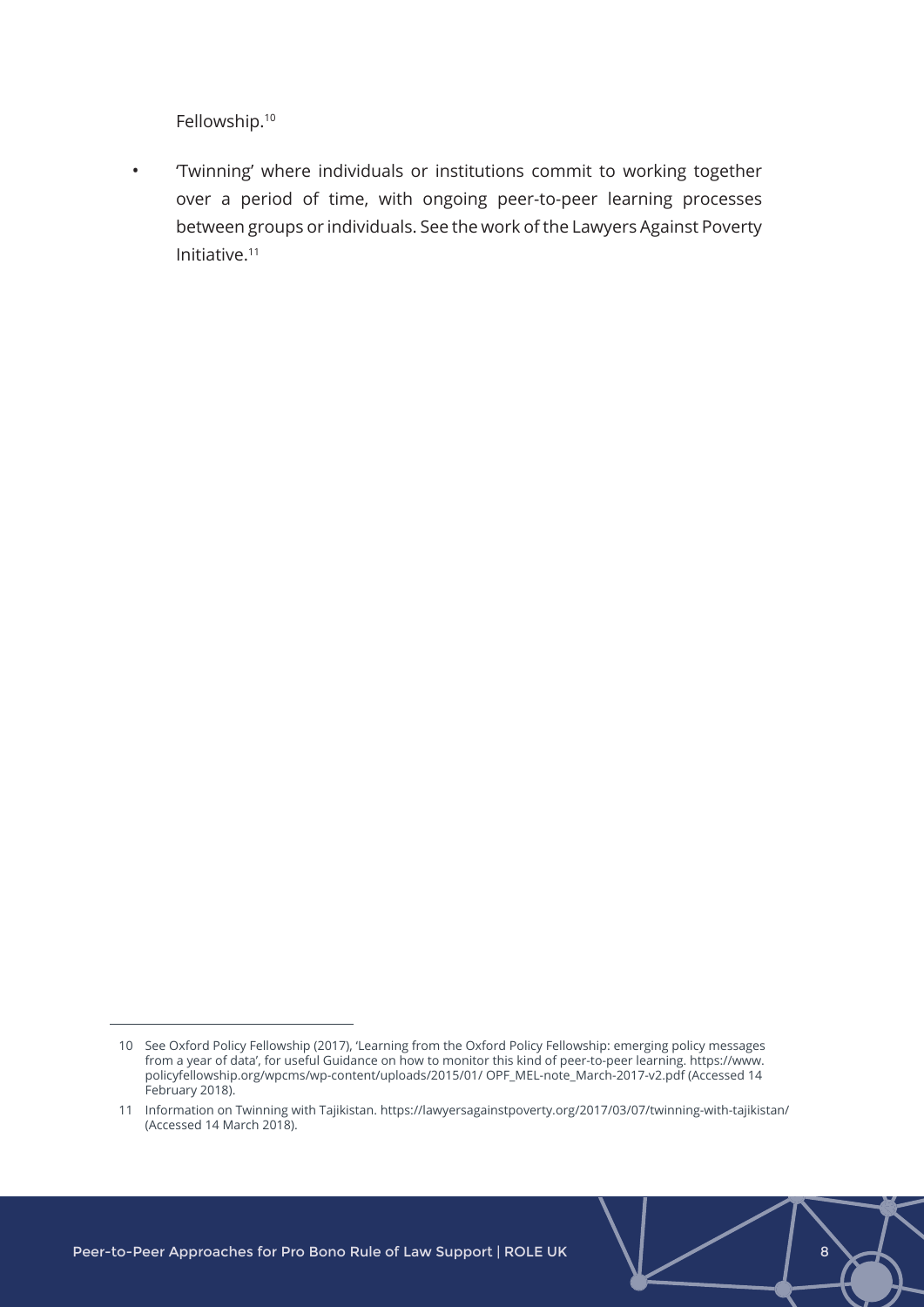### ROLE UK Peer-to Peer Assignments and Categories

Of the portfolio of 70 international pro bono assignments supported by ROLE UK to date, 51 assignments included varying degrees of peer-to-peer engagement and learning, with different purposes:

- direct peer-to-peer engagement on specific issues or capacity building (29)
- peer-to-peer work aimed more at partnership building (2)
- peer-to-peer work which aim to do both of the above (20)

These 51 peer-to-peer assignments have been with various categories of experts. As indicated in Figure 1 below, these include pro bono judges, legal aid clinicians, government lawyers, legal educators, barristers, private practice solicitors, etc and some 'mixed peers' (judges with lawyers, government and private practice lawyers, etc).



*Figure 1. ROLE UK 2015-8 Assignments With Peer-to-Peer Approaches*

Increasingly, ROLE UK has also been supporting 'South-South' and 'South-UK-South' peerto-peer learning and partnership building. Further information on these assignments can be found in Annex B.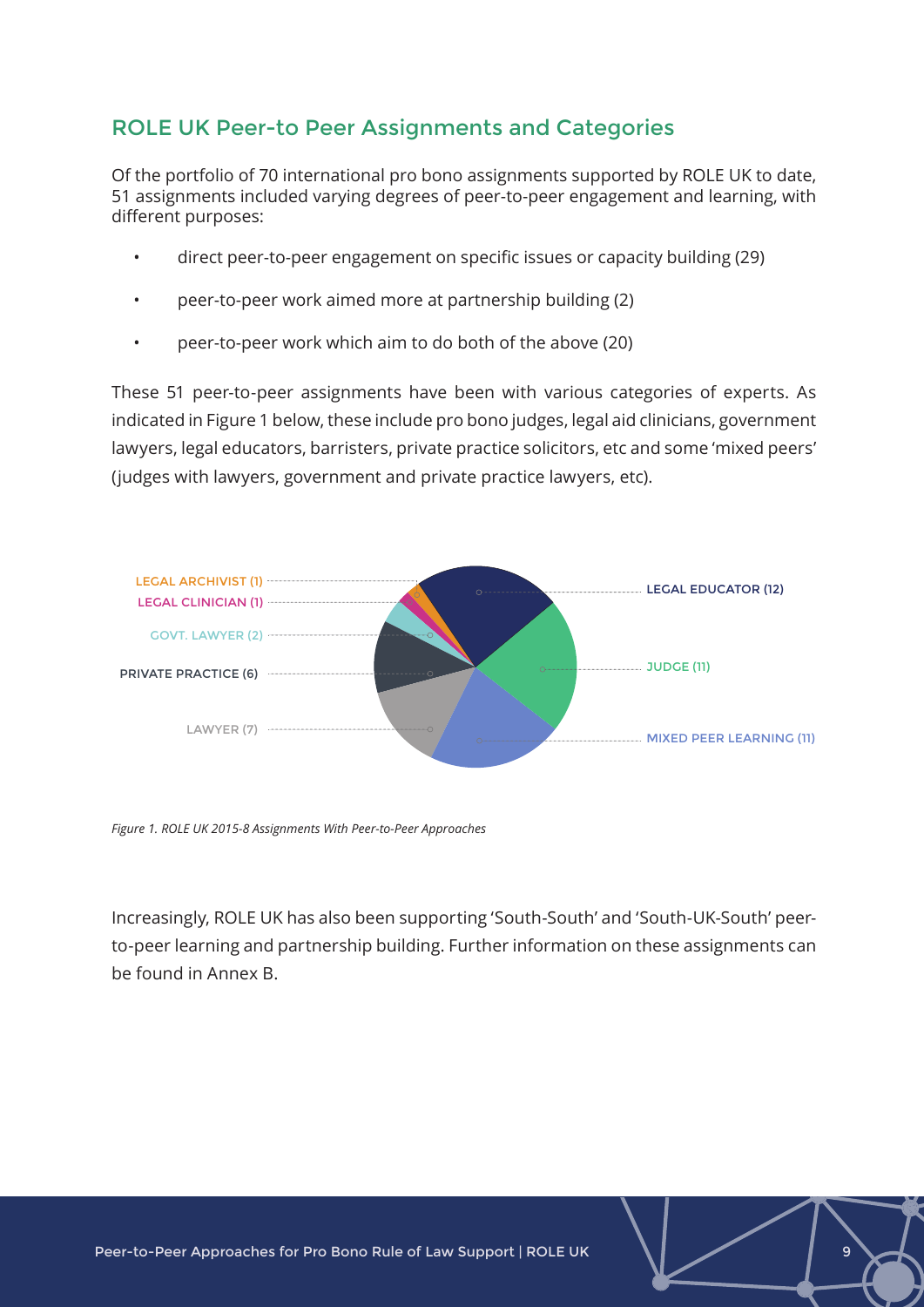## Specific value of peer-to-peer approaches for rule of law work

Characteristics of peer-to-peer approaches differ from other forms of technical assistance provided by external experts in a number of important ways and could provide distinct types of benefits for pro bono rule of law work.

• Peer-to-peer learning is **distinct from training.** There is a risk that pro bono legal and judicial work, as with other forms of 'external' assistance<sup>12</sup> provided to developing countries, 'adopts a "deficit lens" viewing problems in partner countries as the result of a lack of, or gaps in, expertise'.<sup>13</sup> This can lead to a focus on training or other forms of assistance based on the transfer of technical knowledge and skills. As noted in a ROLE UK research paper on existing evidence relating to justice programming, 'most capacitybuilding programmes default to training, which is thought to be sustainable because it is about leaving capacity behind that can solve future problems without external assistance. Yet the literature on training as a modality of capacity-building is particularly damning'<sup>14</sup> – i.e. there is limited evidence to suggest that training alone can bring about sustained results. A sustained peer-to-peer learning approach, whereby counterparts work together to address real problems in real time over a longer term, provides **a way to move beyond a focus on an assumed lack of capacity or expertise.** Learning from supporting peer-to-peer approaches between UK and overseas civil servants indicates that 'the benefit of working with peers is that it allows a shift from a technical assistance approach to one that is supportive, locally owned and based on nurturing skills, rather than local capacity substitution'.<sup>15</sup> This quote also brings out another important point, which is that peer-to-peer approaches recognise that, while external

<sup>12</sup> i.e. assistance provided by individuals or organisations from a different country.

<sup>13</sup> Kenny, S & Clarke, M (2010), 'Challenging Capacity Building: Comparative Perspectives', New York, Palgrave Macmillan, p. 15; cited in Denney, Lisa & Domingo, Pilar (2016), 'Reflections on ROLE UK's approach: Learning from reviews of security and justice programming', ROLE UK, p. 6.

<sup>14</sup> Denney & Domingo, (2016),p. 7-8.

<sup>15</sup> Alari, Caterina & Thomas, Peter (2016), Increasing the Impact of Aid Interventions to Support Centre of Government Reforms', National School of Government International (NSGI), p. 8.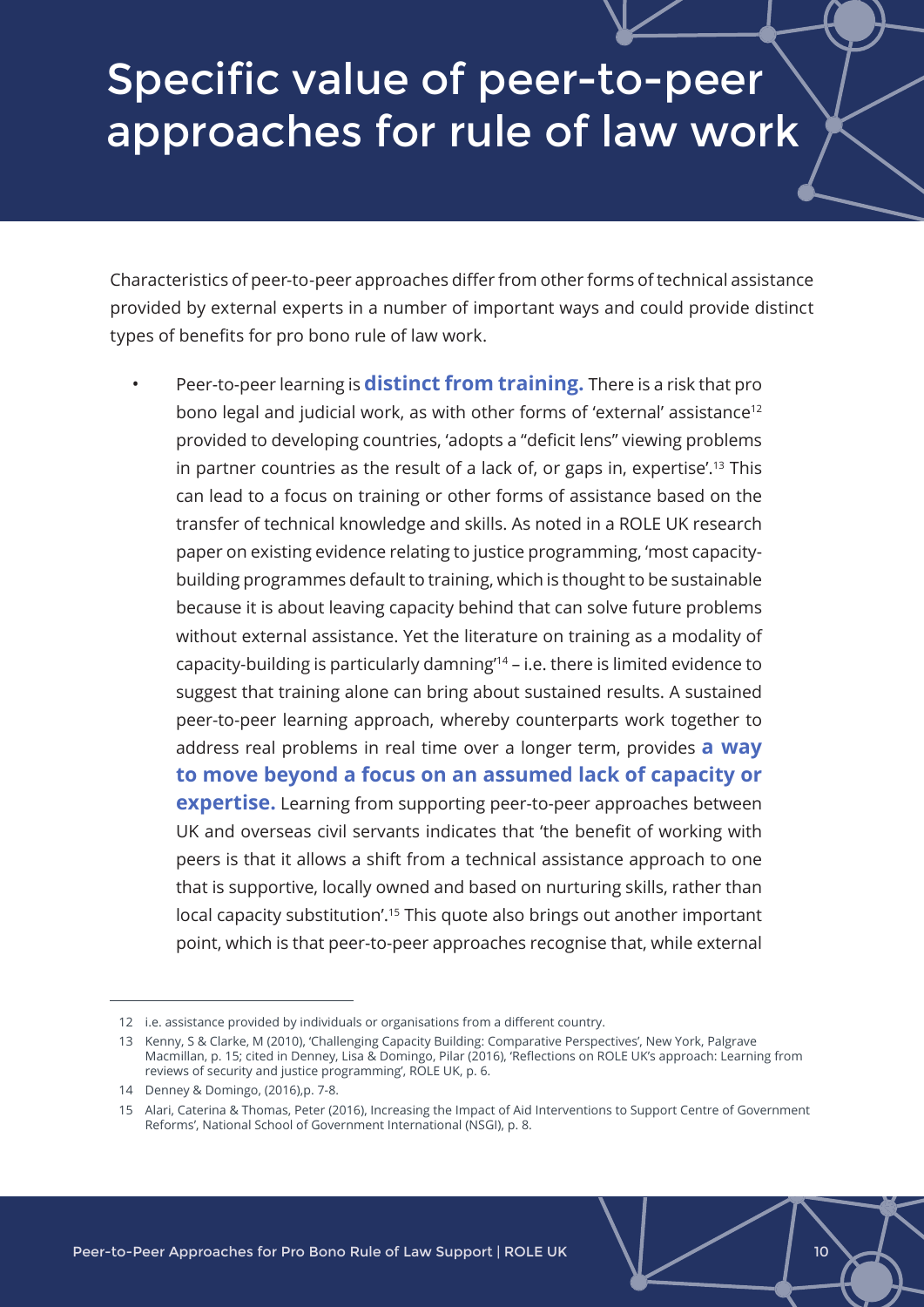actors have relevant experience, they are not best placed to provide the 'answers' to problems in contexts other than their own. Processes need to be owned and led by local stakeholders, both in order to be relevant to context, and to have the local 'ownership' and 'buy-in' needed to bring about and sustain meaningful change.

- Peer-to-peer learning provides an opportunity to transfer and build knowledge not only on the technical aspects of institutional development and reform, but also on other crucial factors. Based on a review of 52 peer learning initiatives, Andrews and Manning found that **'peer learning is potentially powerful in facilitating the transfer of tacit knowledge about the softer dimensions of change (like managing politics, inspiring teams, or building coalitions) between individuals – and beyond, to organisations, sectors and nations.'**<sup>16</sup> These types of 'experiential knowledge', i.e. knowledge gained from 'doing' this kind of work, is difficult to convey through training or other forms of assistance. Also, it is increasingly recognised that the barriers and challenges surrounding reform processes are as political as they are technical, if not more so. This is particularly the case in the field of rule of law. As noted in a ROLE UK briefing paper on 'International pro bono; what do we know about what works?', 'many rule of law problems are political at root' and efforts to address them need to acknowledge this reality.<sup>17</sup> Peer-to-peer is not a complete solution to this challenge, but it has the potential to enable an approach which is more rooted in its particular context and where peers can work together to share learning on how to negotiate political dynamics as well as technical issues.
- Working with a peer whose experience is very relevant, albeit from a different context, provides the opportunity to consider the kinds of strategies that have worked – or not worked – elsewhere, to reflect on their applicability in your context and to adapt and trial them as appropriate. A further benefit is that, if the peer-to-peer relationship works well, during this process of analysis, reflection, trial and adaptation, it provides a **'critical friend and sounding board'** to act as a source of advice

<sup>16</sup> Andrews and Manning, p. 5.

<sup>17</sup> ROLE UK (2016), 'International pro bono; what do we know about what works', p. 4.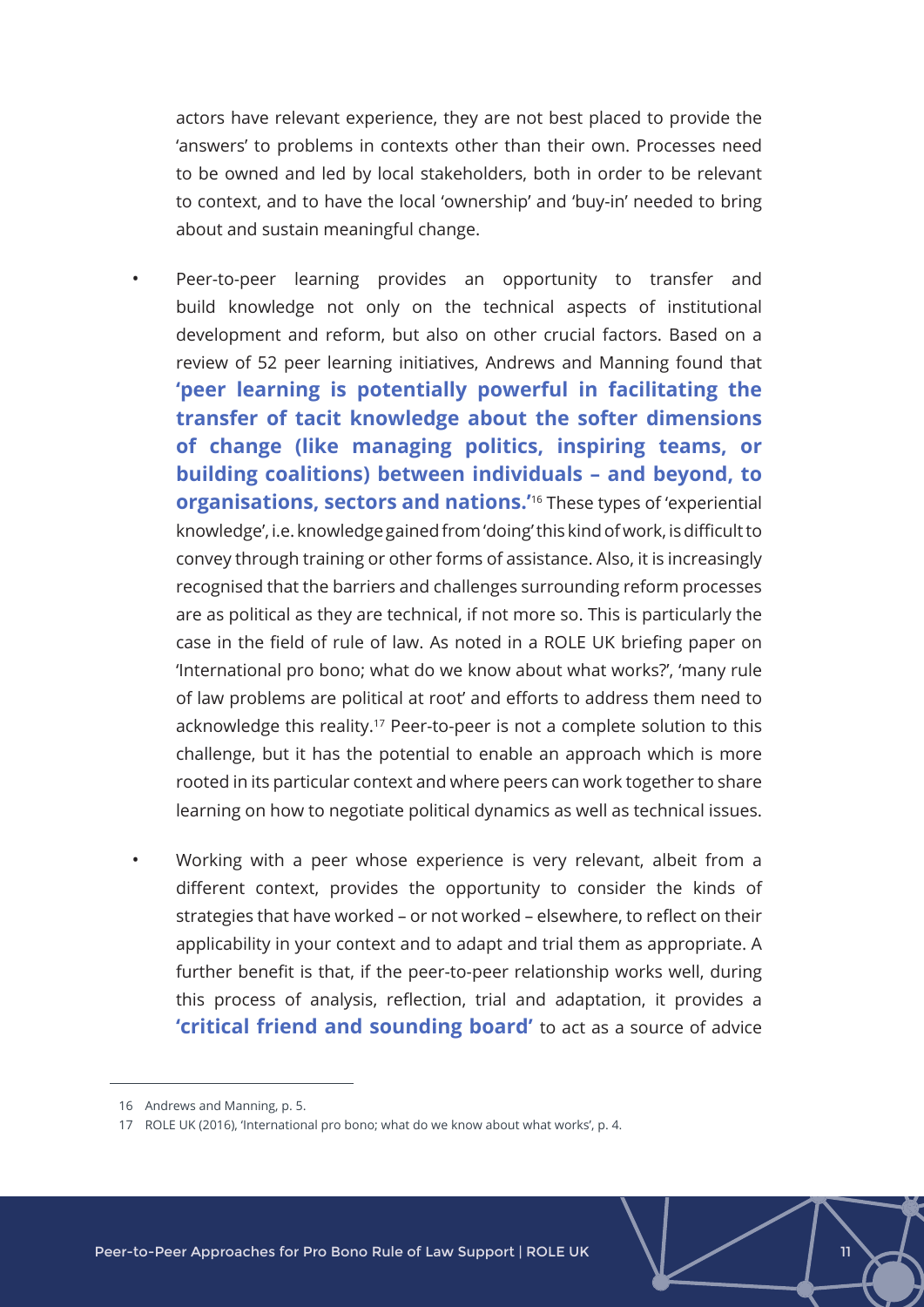and to 'validate the direction of locally led reforms'.<sup>18</sup> There is more scope for this type of relationship where it exists **relatively free from predetermined outcomes or strict external time limits.** In this regard, legal and judicial stakeholders working pro bono to support rule of law in developing countries provide a potentially valuable source of peer learning. This is because they are not normally beholden to the results or timeframes prescribed within donor funded programmes and can, in theory, offer a greater level of flexibility.

<sup>18</sup> Alari & Thomas, p. 8.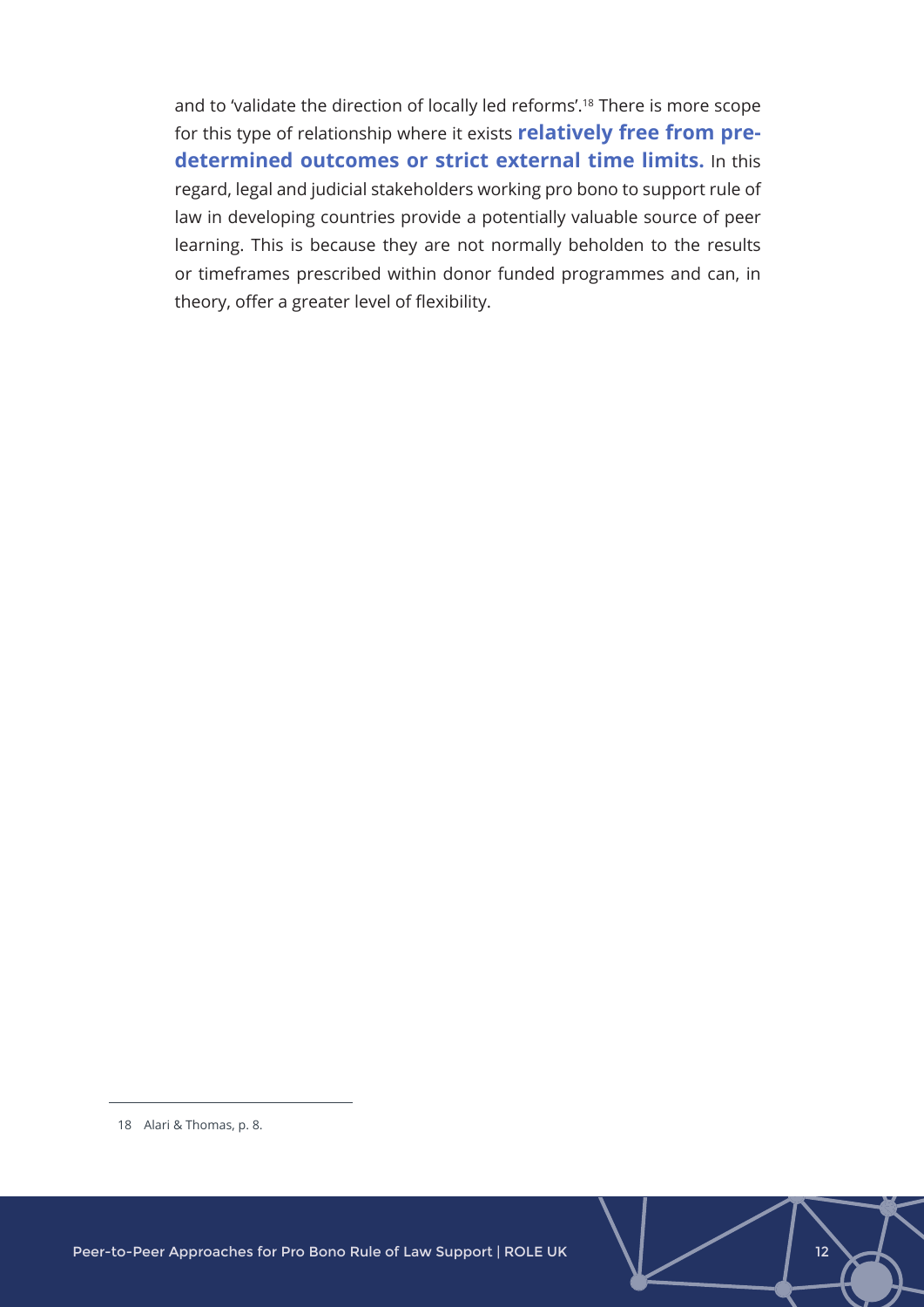## Challenges, risks and limitations

Peer-to-peer approaches are not a panacea. There are significant challenges to this work, issues to be borne in mind, and risks to try and avoid. This section outlines some, especially those related to legal and judicial pro bono work.

- As outlined above, part of the value in a peer-to-peer learning approach is that it is flexible and iterative; knowledge is shared, approaches are trialled and adapted, and as trust grows within the peer-to-peer relationship, new opportunities for learning and collaboration may arise, that may arise were not the focus at the outset. While there is great potential value in this kind of approach, it can pose a challenge in terms of **developing clear objectives** for the peer-to-peer process, and for **identifying and monitoring progress and results,** both of which are needed in order to maximise the value of peer-to-peer approaches. Design and monitoring of the peer-to- peer processes can be challenging in the context of any peer learning relationship, but perhaps particularly so in the case of pro bono work. This is because pro bono legal and judicial experts will not normally be experts in project design or monitoring too.
- Linked to the above, effective planning, implementation and monitoring of peer-to-peer learning requires an understanding of the **politics** surrounding the issue and institutions that you are engaging with. As noted by Matt Carter from the National School of Government (NSGI) at the ROLE UK's November 2017 peer-to-peer panel event, 'rule of law reform and strengthening is inherently political. Reform will create winners and losers and many of the blockages are political not technical. Deep, local contextual knowledge is needed in order to identify the best issues to work on, partners to work with, approaches to adopt and factors (such as changes in the political context) to monitor in order to ensure that the work remains relevant and well targeted. This may be challenging for pro bono providers who are based in the UK and have limited time or opportunity to conduct substantive context analysis, or experience of methodologies for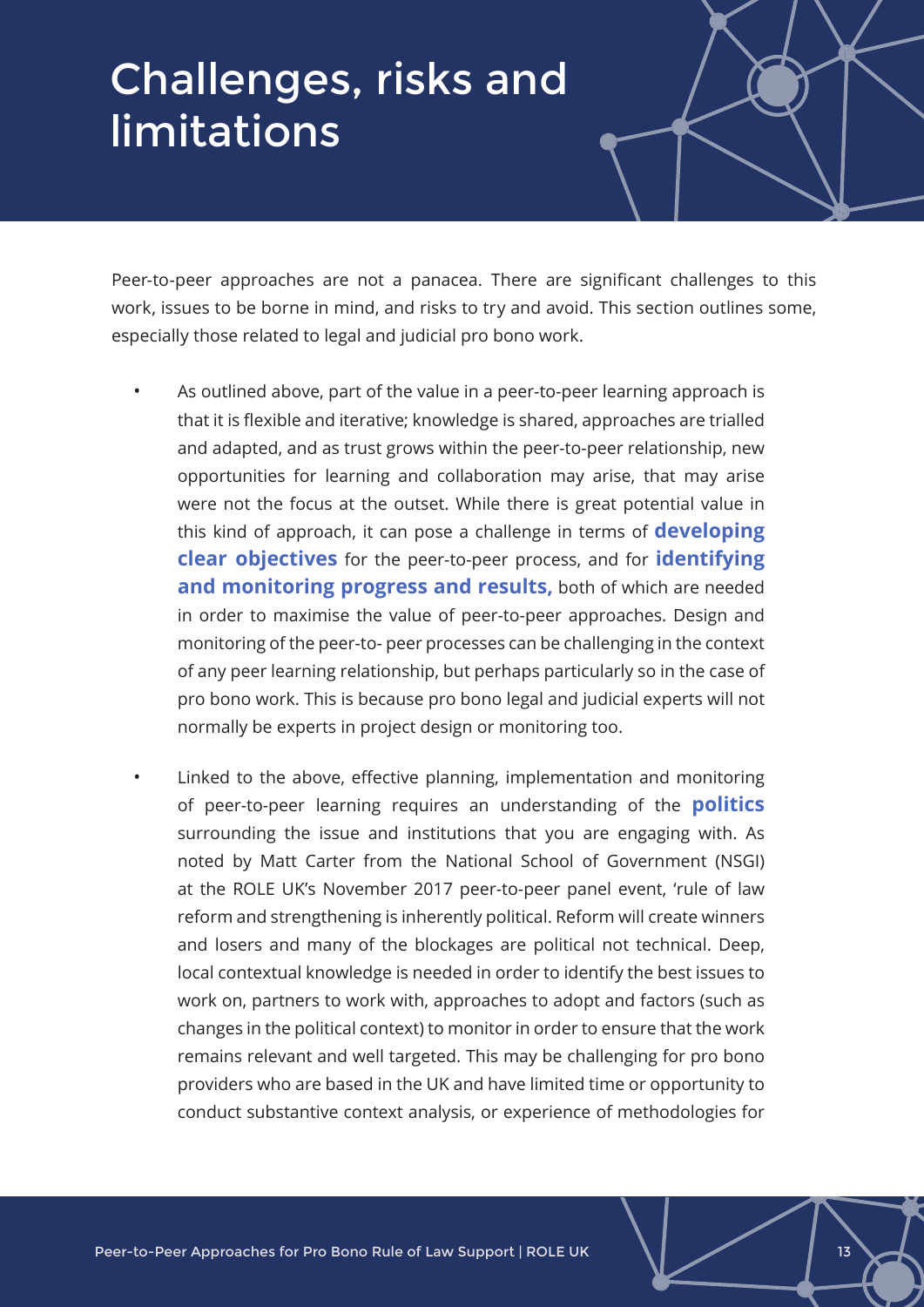doing so, though there are ways to work around this to some extent, as will be explored below.

- A key advantage of peer-to-peer learning compared to other types of technical assistance is the ability to develop deep and sustained relationships between individuals and institutions. For that, it is important to build trust and enable an iterative approach through which jointly developed solutions can be trialled and adapted based on 'doing' and learning. This has pros and cons in terms of sustainability. Another advantage is that since inputs of pro bono experts tend to be less dependent on donor funding, it can therefore outlive donor funding cycles and possibly also avoid the extra accountability required for public funding, etc. But pro bono support does not come without opportunity costs or some degree of (pro bono) donor requirements. And the **very fact that the work is pro bono means that there will be limits** on the depth and scale of experts' engagement and on their ability to commit for the long-term, since this work is largely undertaken in addition to the experts' regular work and with limited resources (since it is unpaid).
	- And there may be systemic biases too; given the greater resources at their disposal, it is often the large multinational law firms who are best able to support their staff to undertake international pro bono work. Hence commercial lawyers tend to have greater opportunity to do so than criminal, human rights or government lawyers, even though those may well be the skills and experience of more relevance to rule of law work (other than in work related to commercial law for economic development, etc). Furthermore, 'the problems identified and the **solutions proposed may be a function of the technical assistance that is available'.**<sup>19</sup> For instance, if training on advocacy or case management processes is perceived to be available, then partner countries may default to requesting this type of assistance, even if this does not reflect the priority issues or needs in their context.
- The deep sharing of personal learning and knowledge between individuals is central to peer- to-peer learning. But it is important for that to result

<sup>19</sup> Ibid., p. 12 – 13.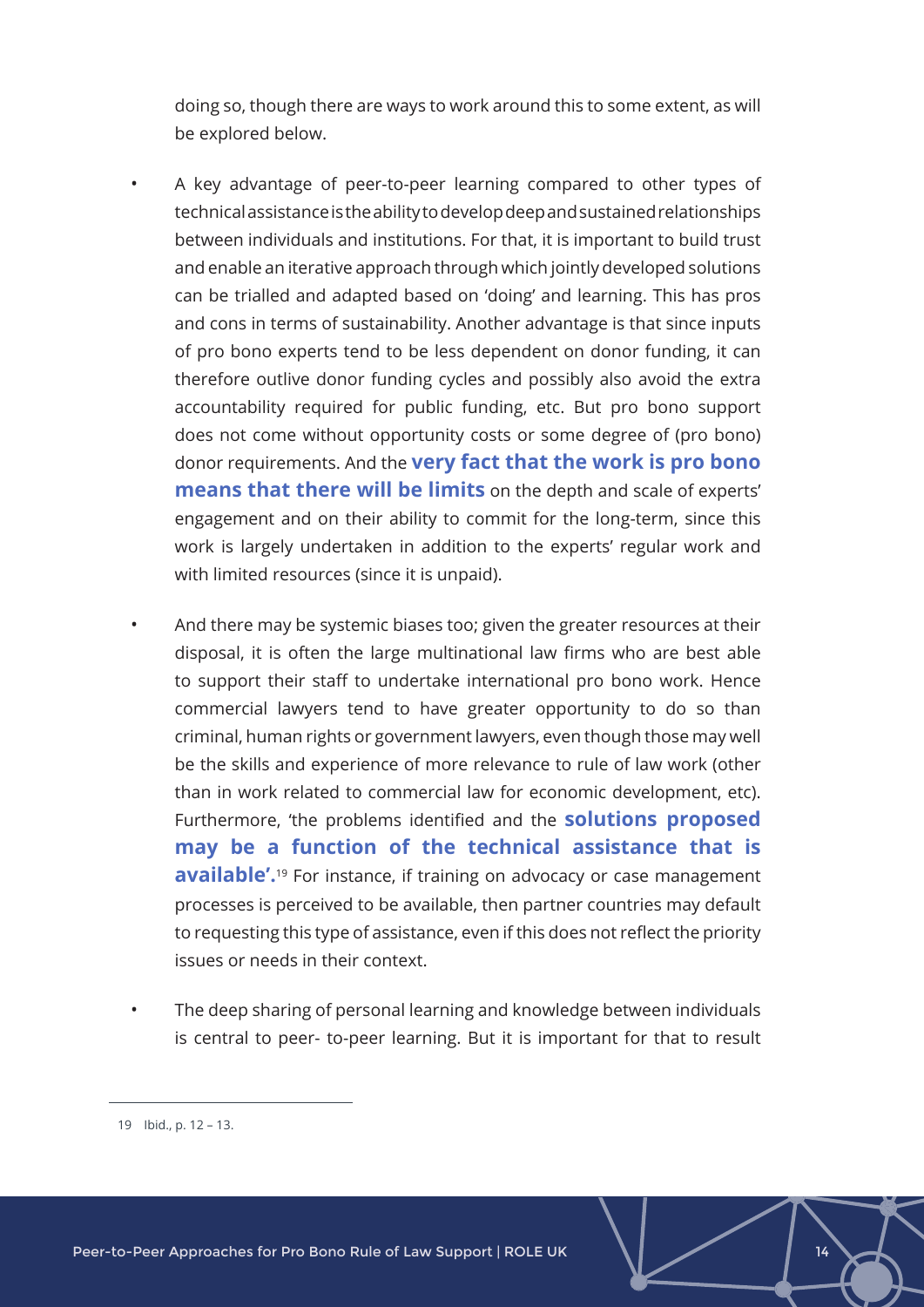in improved understanding, behaviours and practices – not only at the individual level, but for that to also translate into programmatic changes and institutional reform. Andrews and Manning report that **"'there is" limited evidence that initiatives claiming to facilitate peer learning successfully foster the transfer of deep, relevant tacit knowledge between peers and ensure that this diffuses back to organisations to achieve impact at scale'.**<sup>20</sup> This appears to be partly related to the challenge of monitoring and evaluating these types of changes, resulting in a lack of solid evidence, but is also about the challenges in designing peer learning approaches to bring about longer term institutional change beyond the targeted individuals.

- At its best, peer-to-peer learning presents a progression away from approaches which **seek to replicate 'best practice'** from one context to another. It is now recognised that seeking to 'transplant' policies, laws or institutional forms and structures from one context to another is unlikely to work, given the differing power dynamics, institutional history etc. that exist between countries and regions.<sup>21</sup> There is a move towards the language of 'best fit', whereby the focus is on identifying approaches which, while drawing on experience from elsewhere, are best suited to the context in hand. However, there remains a risk that the 'external' peer may naturally revert to what has worked in their own context and experience and this is arguably a greater risk in the case of pro bono legal and judicial experts who, while bringing a wealth of knowledge, may have limited experience of working overseas.
- Related to this, there is a risk that peer learning places **too great a focus on the positive experience and practices of particular countries**, which have learning and models to share, but which are far removed from the context of the partner country. Andrews and Manning point out that the 'best practice stars' are not always the best place to start.<sup>22</sup> They highlight an example of Georgian officials working on land reform initially seeking to learn from the Swedish model, before realising that the 'Sweden's century long and culturally different process had little

<sup>20</sup> Andrews and Manning, p. 5.

<sup>21</sup> See Denney & Domingo (2016), p. 10.

<sup>22</sup> Andrews and Manning, p. 14.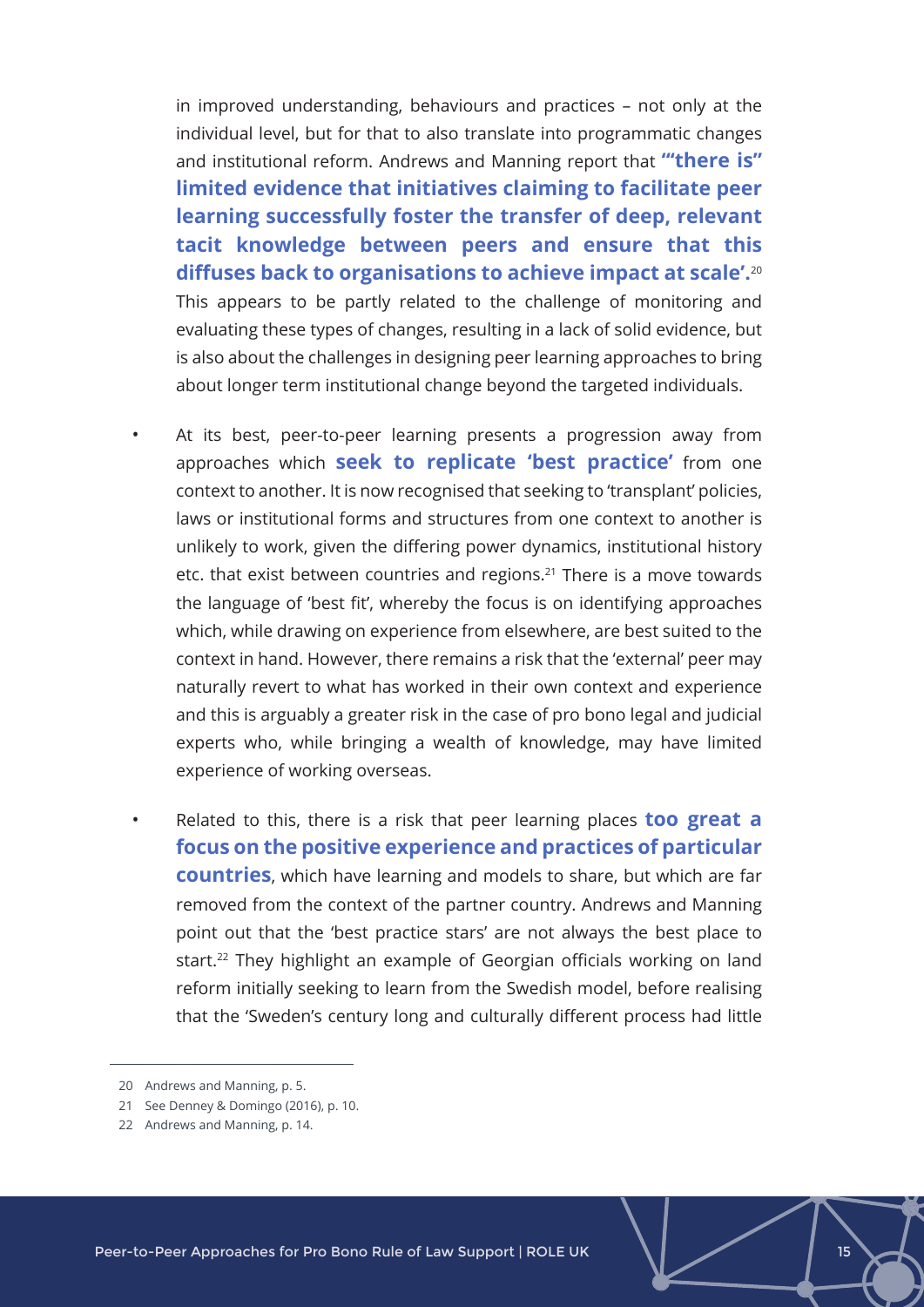relevance'.<sup>23</sup> They then looked to Estonia instead, where they found a more applicable model to learn from. Furthermore, the very high standard of training of legal professionals in the UK naturally leads to a culture where they are used to being valued advisors whose technical views are always listened to, without there being much need for them to listen to, or learn from, others about the local context, political economy, etc. Finally, it is important to avoid the temptation to focus on sharing experience of what has worked, to the exclusion of what hasn't. Peers have 'as much experience of failure, waste and false starts' as they do of successful reform, and it is important for both to be shared.<sup>24</sup>

This paper began by referring to peer learning amongst students as a 'horizontal' learning process. In this context, it is important to remember that the 'external' legal experts from the UK providing assistance or advice possess resources and power and are part of the political economy, as opposed to being neutral players.<sup>25</sup> The host country peers are not neutral either and will bring to bear their own incentives, resources and networks. There is always a real or perceived **'power imbalance' between peers**, often where the UK / external expert is perceived to have greater power or access to resources. Hence it is very important to bear that in mind, to avoid the risk that it skews the focus or results of the peer learning relationship. It is important to establish trusting relationships where all peers are equally able to voice – and have listened to - their experience, ideas and concerns and to ensure that this remains the case throughout the relationship.

23 Ibid.

<sup>24</sup> Alari & Thomas, p. 8.

<sup>25</sup> Denney, Lisa & Domingo, Pilar (2017) 'Political Economy Analysis: Guidance for legal technical assistance', ROLE UK, p. 12.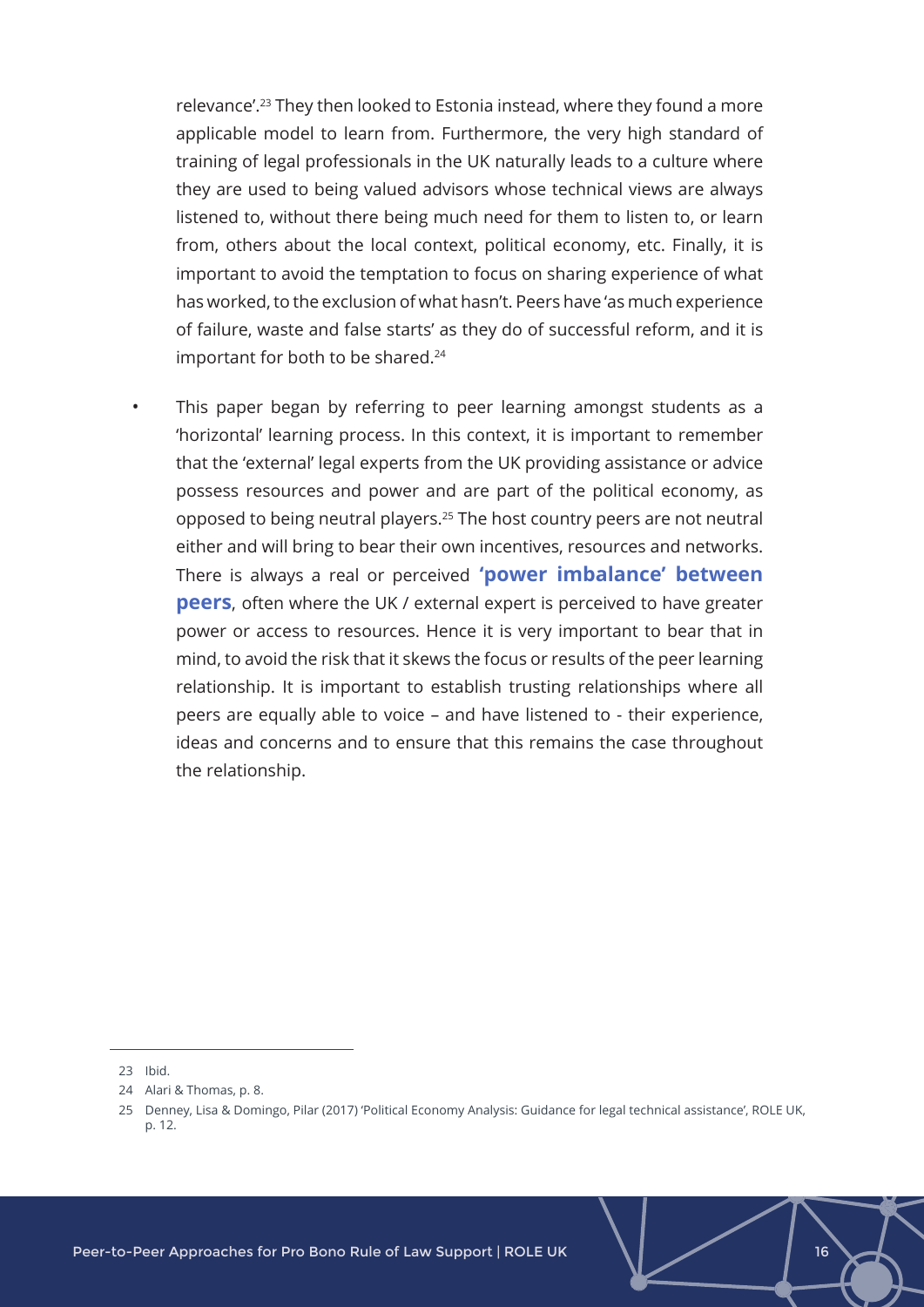## Recommendations for legal and judicial pro bono providers

#### **Recommendations for legal and judicial experts on developing peer-topeer pro bono work**

#### 1. Incorporate peer-to-peer learning within wider partnerships

Peer-to-peer learning processes between individual practitioners are likely to work better when they are situated within broader institutional partnerships (as opposed to being stand-alone initiatives). There are a number of reasons for this:

- It increases the likelihood that the individuals' learning and change in attitude and practice of the individuals – will be fed into, and contribute to, wider changes at institutional level.
- It provides scope for the institutions involved to identify the most appropriate individuals to take part in the peer-to-peer initiatives.
- It increases the likelihood of relationships being sustained over the long term (as – while the ongoing commitment and availability of particular individuals present the best scenario – the initiatives are less dependent on this and could be adapted if people need to withdraw).
- It increases the access of the individuals to contextual knowledge of the country that they are working in / with, and to networks of relevant stakeholders, which should exist within the wider partnership.

Examples of this type of peer-to-peer working, which sits within wider partnerships, include African Prisons Projects partnership with the UK's Association of Law Teachers which is supported by ROLE – see Annex A. An example of a partnership between UK pro bono providers and partner country institutions is the UK Sierra Leone Pro Bono Network's ongoing commitment to, and relationship with, key stakeholders in Sierra Leone, including the Chief Justice, Attorney General and more recently, also the Anti-Corruption Commissioner, etc. Within such a model, targeted peer-to-peer initiatives -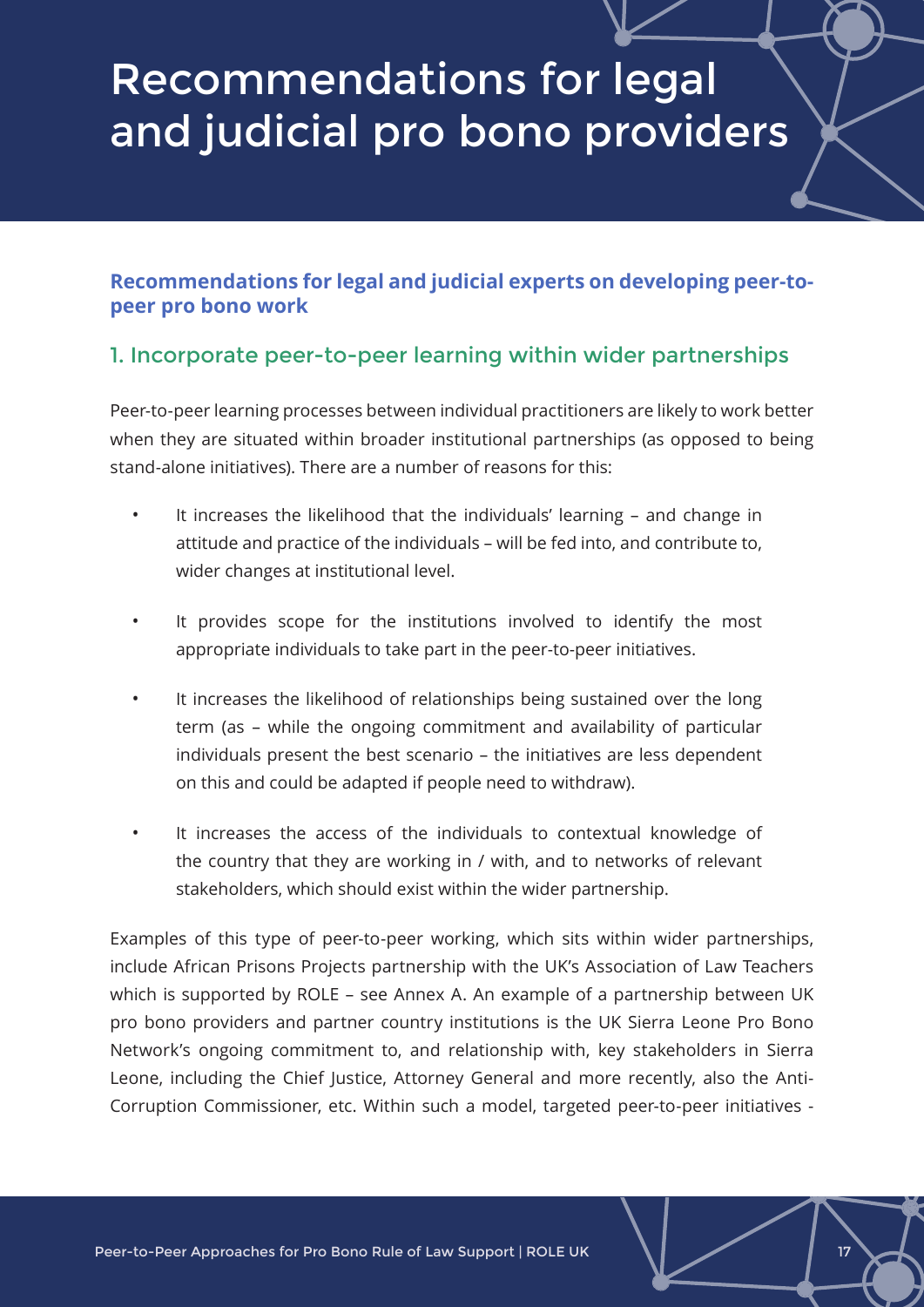with practitioners working alongside their equivalents or counterparts within the target country - can complement and benefit from the broader strategic partnership. These partnerships provide scope for the collaborative identification - by stakeholders from both countries - of needs, problems and priorities, and of areas where peer-to-peer learning could contribute to addressing them.

#### 2. Take a long-term view

The exchange of knowledge and experience between rule of law practitioners from different countries, and the iterative application of learning to address specific problems, hold greatest potential when they take place over a sustained period. **Ongoing relationships provide scope for trust-building, iterative problem solving and a deeper level of learning and exchange**. They also reflect the reality that rule of law reform is complicated and that progress is often incremental and non-linear; meaningful change can be difficult to achieve within short time frames.

Understandably, it will not always be possible for pro bono experts to commit to longer term peer-to-peer initiatives. However, there is huge scope and value in engendering personal connections and solidarity between peers, which offers scope for flexible, sustained engagements and often outlasts even longer term donor funding. Development aid funding tends to bring pressures to deliver results within short timeframes (often predetermined by the donor) – which pro bono actors often do not face. Again, this type of sustained approach will likely prove more feasible when peer-to-peer learning takes place under the auspices of a wider partnership.

#### 3. Link into wider rule of law initiatives

Research the rule of law needs and priorities in the country that you plan to focus your work on, or where your support has been requested. Countries will often have national strategies on security and justice or rule of law. Look at these and also seek to work out what other areas external providers, such as donor-funded programmes or multilateral institutions like the UN, are working on already. Resources within partner countries will often be scarce and it is important to avoid duplication or inefficiencies caused by working outside locally agreed priorities. Pro bono inputs will normally be relatively modest in scale, so – while they may add huge value if designed and delivered well - they should be viewed as a contribution towards the bigger picture and as complementing existing initiatives. NSGI also recommends 'working with the grain' – i.e. channelling and utilising momentum that exists on locally identified/agreed priorities, rather than seeking to work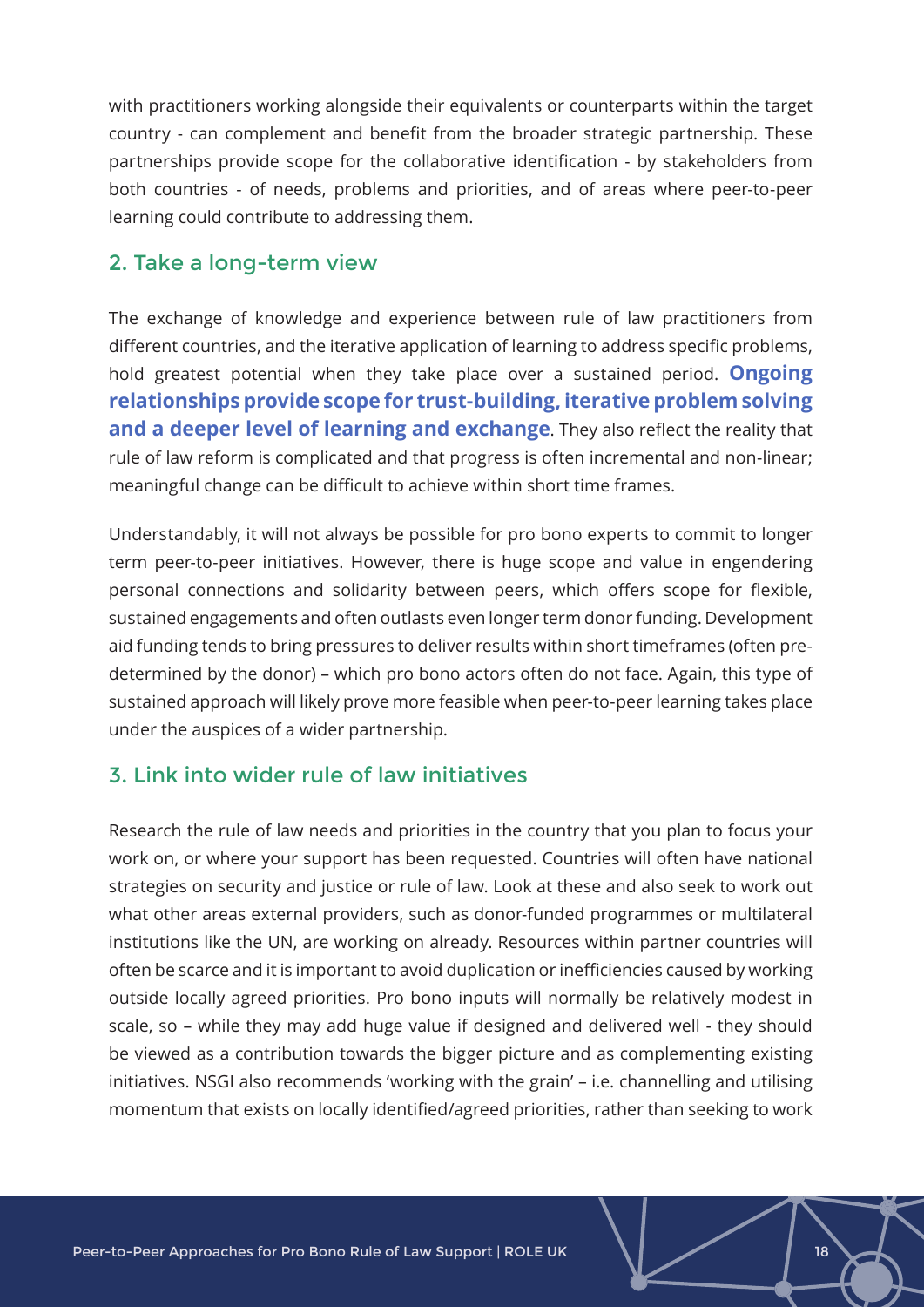on issues where there would likely be significant resistance to change.

#### 4. Consider the underlying and political factors at play

The rule of law is inherently political. Do not expect that a solely technical approach to addressing problems will lead to sustained and significant change. Ask yourself, the peers you work with and others relevant stakeholders – why does this problem exist? 'Unpack' the factors that sustain the problem<sup>26</sup> and try to identify the political as well as the technical factors. Further guidance is available on this from ROLE and NSGI.<sup>27</sup>

For instance, are any powerful stakeholders benefitting from the current situation? Is anyone likely to try and frustrate process on this issue? As stated by Andrews and Manning, 'the challenge of thinking politically is how to address the implicit and the unseen – the pressures that maintain the status quo or which support, or distort, formal institutions'<sup>28</sup>. It is important to consider such factors from the outset, when planning and focusing the peer-to-peer work, and also to sensitively navigate and reflect on these types of questions within the peer-to-peer relationship. The benefit of an ongoing peerto-peer approach is that, if the initiative is well planned and the right people are involved, it should provide an opportunity to reflect on these sorts of questions regularly and for the pro bono provider to advise on how such factors have played out within their own work, as part of the 'tacit' knowledge exchange.

#### 5. Be clear on the problem, the desired change and the choice of approach

Peer-to-peer approaches do not provide a 'magic bullet'<sup>29</sup>. It is by no means inevitable that the individuals involved will learn from each other in the anticipated way, that they will apply this learning, or that the application of learning will address problems as intended or feed into wider change at the institutional level. However, the likelihood of this transpiring can be greatly enhanced by careful prior analysis and planning. There is very useful guidance on planning peer-to-peer learning initiatives within Andrews and Manning's Peer-to-peer Learning Guide,<sup>30</sup> which includes questions to consider when

<sup>26</sup> Denney & Domingo (2017), p. 13.

<sup>27</sup> Denney & Domingo (2017); Whaites, Alan (2017), 'The Beginner's Guide to Political Economy Analysis (PEA)', National School of Government International (NSGI).

<sup>28</sup> Andrews & Manning, p. 7.

<sup>29</sup> Matt Carter, speaking at ROLE UK's November 2017 event: 'International pro bono: working with peers in developing countries to improve the rule of law'.

<sup>30</sup> Andrew & Manning.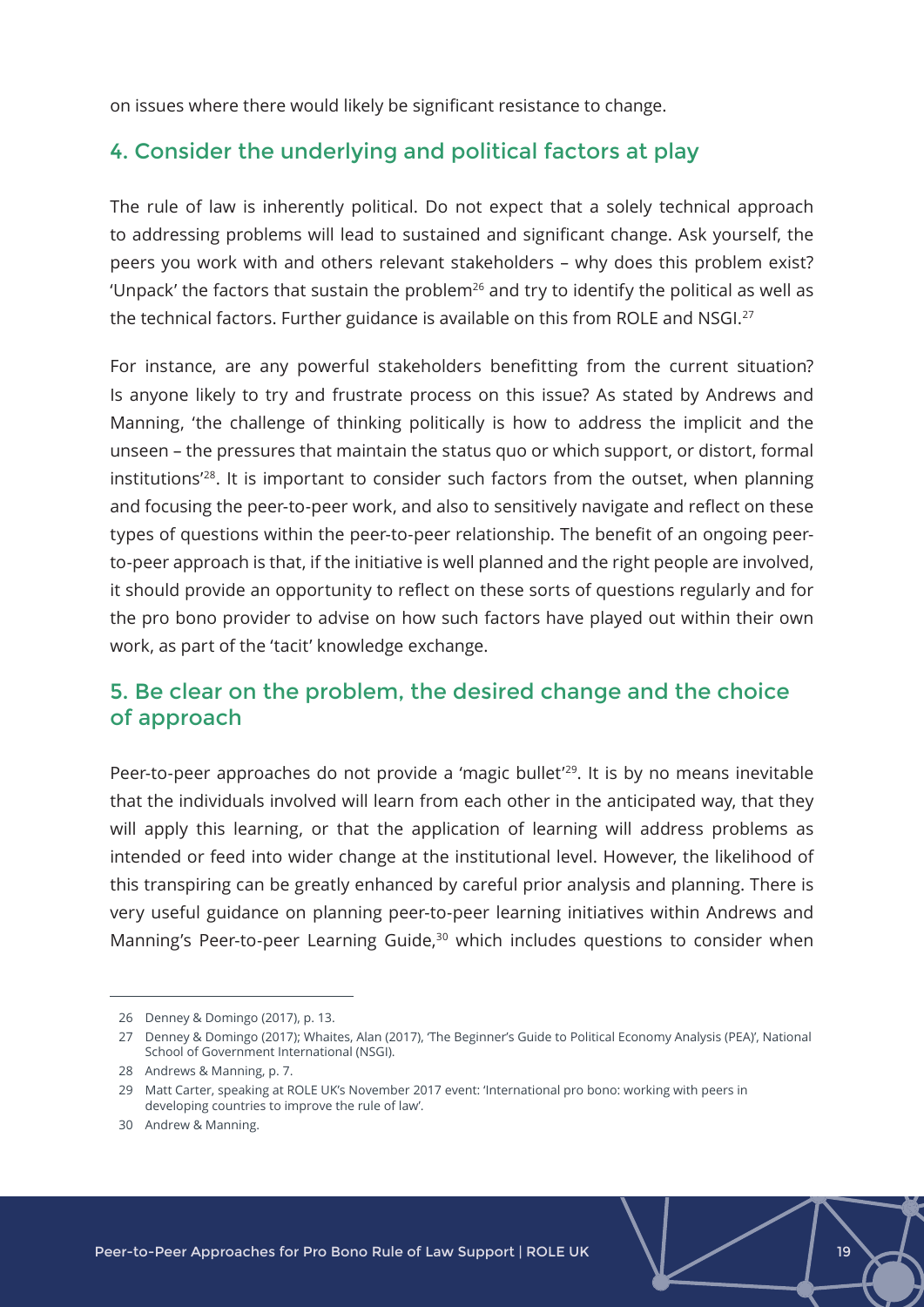establishing if a peer-to-peer approach is appropriate and when planning for how peers work with each other. It is particularly important to be clear on why you are undertaking, or supporting others to undertake, this type of work. What is the overall problem that you are seeking to address? What is the ultimate change that you want, and what are the milestones you need to pass for each pro bono intervention to ensure effective progress towards the overall objective? How will peer learning contribute to this change? Who will learn what, and from whom? What will they do differently as a result of this learning? And how will learning - and changes in practice - at the level of the individual, be translated into wider change within the institution that the individual works within, or beyond?<sup>31</sup>

#### 6. Recognise the centrality of relationships and invest time and effort in building and sustaining them

Peer-to-peer learning is 'inherently relational'<sup>32</sup> and privileges relationships over formal activities such as training courses. It is therefore very important to invest time in building relationships at the outset and to nurture and deepen these relationships over time. Again, where peer-to-peer learning is taking place as one component within a broader partnership, relationships will exist already, and it will not be the sole responsibility of the pro bono 'peer' to develop and maintain them. Be cognisant of potential perceptions of a power imbalance, and ensure that the developing country partner is 'in the driving seat'.<sup>33</sup> It is critical that there is 'buy in' from both the individual peers and their wider institutions, both at the outset and throughout the process.

### 7. Identify the right individuals

#### **Relevant experience and technical knowledge and skills**

The particular value of peer-to-peer approaches lies in the sharing of experience between practitioners who have performed similar roles, been involved in similar processes, or tackled similar problems, in different contexts. As noted in ROLE UK's Review and Learning Exercise, it is those initiatives where individuals are paired with their direct or close counterparts that appear to hold the greatest potential for meaningful, experience-based exchange. For example, commercial judges working with commercial judges, government lawyers with government lawyers, or legal clinicians with legal clinicians. These types of

33 Ibid.

<sup>31</sup> Adapted Andrew & Manning, p. 11.

<sup>32</sup> Matt Carter, speaking at ROLE UK's November 2017 event.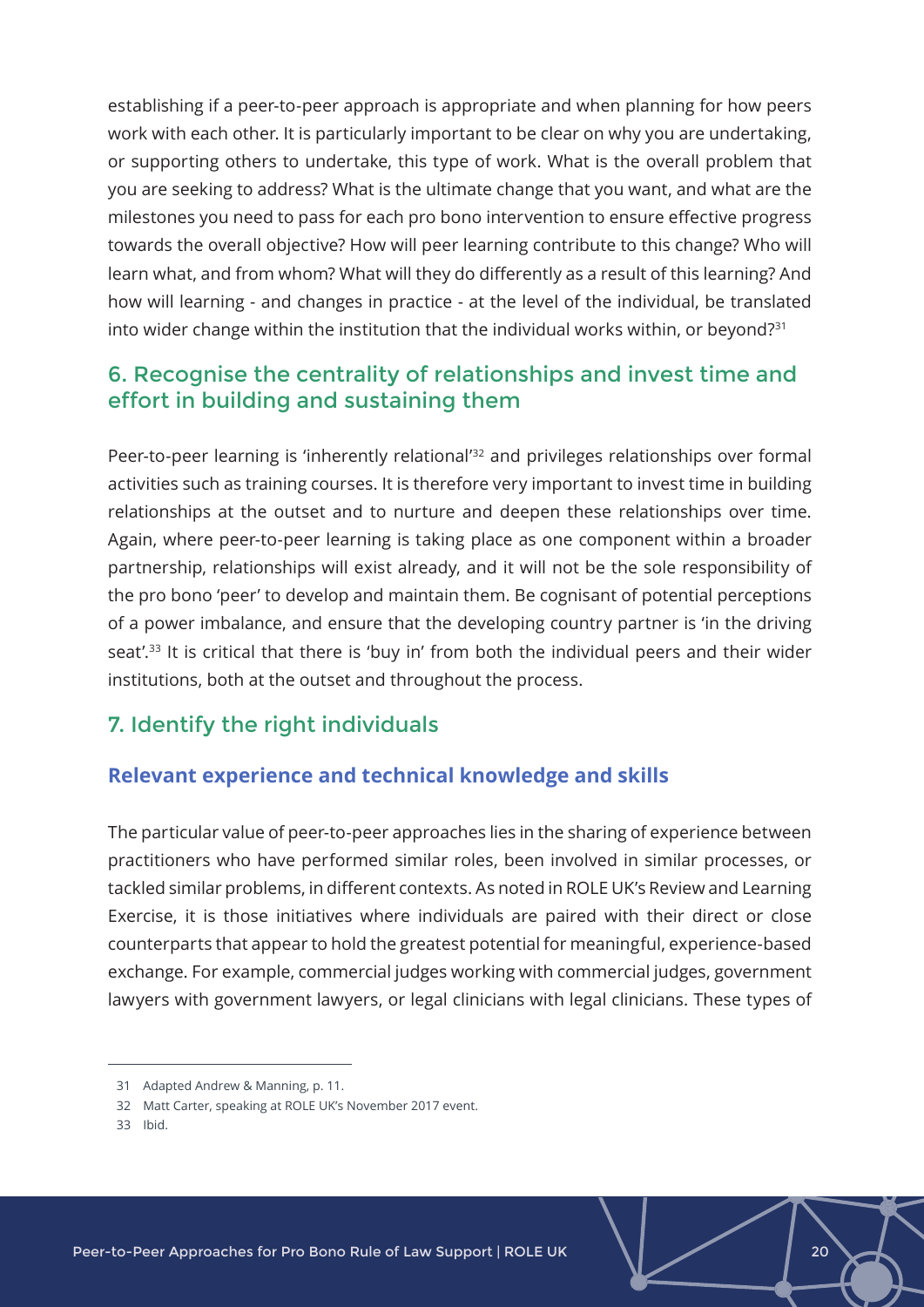pairings provide scope for a type of learning and dynamic that would be more difficult to obtain from other forms of technical assistance, such as from a consultant. The value lies in the sharing of experiential and tacit knowledge, gained through on-the-job experience.

#### Soft skills

In addition to identifying individuals with relevant technical skills and experience, it is also very important to recognise that 'soft skills' are at the heart of effective peer-topeer work. They include the 'personal attributes, personality traits, inherent social cues, and communication abilities needed for success on the job. Soft skills characterize how a person interacts in his or her relationships with others'.<sup>34</sup> Within pro bono peer-topeer learning processes, it is crucial that pro bono experts adopt an attitude of humility, listening and learning. Their counterparts need to trust in them and to recognise that this is a relationship in which they can be honest, open and supported. This is important in enabling the sharing of problems, ideas, tacit knowledge and reflection on what doesn't work, as well as what does. **Pro bono experts need to be flexible and to enter these relationships with a real openness to learning from their partner country peer**, so that the process becomes a mutual exchange of lessons and ideas.<sup>35</sup>

## Clarity on their role

Each individual involved in a peer-to-peer learning process needs to have clarity on the role that is expected of them. At the beginning, this may require a high degree of flexibility and for joint development of the roles, expectations, etc. But as soon as possible thereafter, Terms of Reference for each individual should be agreed, setting out the objectives of the initiative, the activities involved and the particular skills and experience that the individual is expected to bring to bear. Flexibility should be built in, to facilitate a dynamic and ongoing adaptive learning process, albeit with boundaries to not lose overall focus, or to stray beyond specific expertise of the peers.

### 8. Ensure individuals are empowered to bring about change and that processes are in place to support the transfer of learning from individuals to institutions

Individuals involved in peer learning processes need to be supported and empowered

<sup>34</sup> <https://www.thebalance.com/what-are-soft-skills-2060852>.

<sup>35</sup> Matt Carter, speaking at ROLE UK's November 2017 event.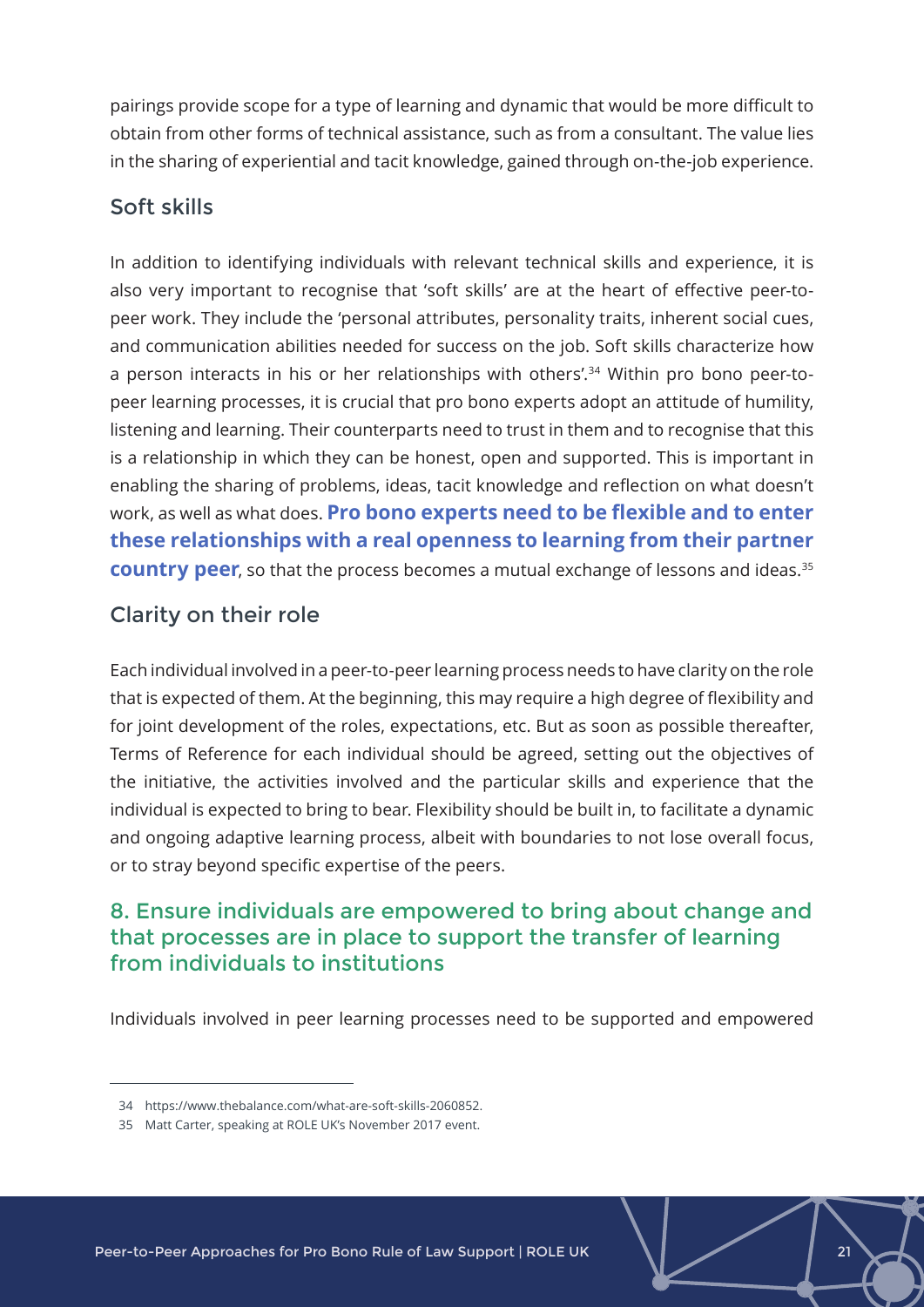by the institutions or organisations that they represent. Individuals need to have clear authority and permission to commit their time to the learning process, to act on the basis of their learning and to take steps to transfer or 'diffuse' this learning back to their colleagues and institutions. The diffusion, or scaling up, of lessons learned from peer learning processes back to organisations, or sometimes more broadly to sectors or countries, 'is the stage where peer learning at the individual level is ratcheted up to impact actual reform processes'.<sup>36</sup>

The Effective Institutions Platform's Peer-to-peer Learning Guide contains useful guidance on how to promote this diffusion process. It is very important for the partner institutions / organisations on both sides of the peer-to-peer learning process to articulate how they anticipate the peer learning to be transferred from the individuals involved to their colleagues and institutions. All stakeholders need to commit to supporting this process and to set out specific measures to be taken to enable this diffusion of learning.

#### 9. Utilise a variety of working methods and put in place measures to sustain peer engagement over time

## **Individuals involved in peer-to-peer work need to have commitment and incentives to stay engaged over a sustained period of time**, in order to maximise the value of this work. Andrews and Manning note that incentives need not be financial and can be linked to career progression or effectiveness at work.<sup>37</sup> In the case of pro bono legal and judicial experts, who are undertaking this work in addition to their 'day job', commitment may come from a desire to use their skills, and share their experience, in support of others, and to learn from new contexts. In all cases, commitment from individuals and host organisations is more likely to sustain where positive results are identified and reported on.

Face to face time, where peers interact directly and work together on specific problems in person, is a valuable and necessary component of peer-to-peer work. This could take the form of:

• Working together directly in an individual's normal place of work, on one or more specific problems / work areas

<sup>36</sup> Andrews & Manning, p. 21.

<sup>37</sup> Andrews & Manning, p. 17.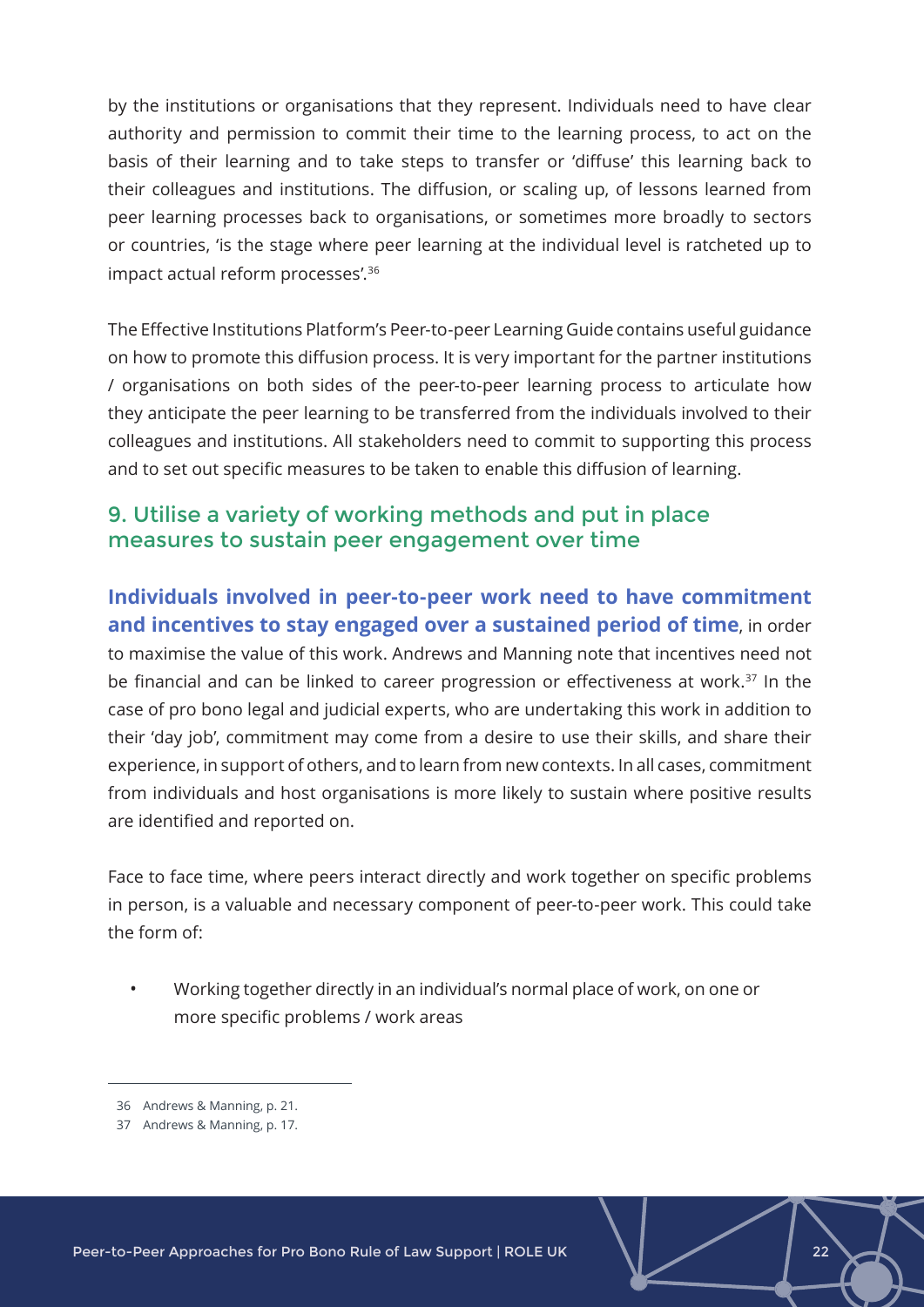- Exchange visits, whereby individuals visit each other's countries
- Site visits, to other places of relevance

Face to face time can be complemented by other forms of working – perhaps particularly important for pro bono experts who will have limits on the amount of time that they can spend 'in-country'. Additional ways of working together include:

- Online communication and collaborative working through internet based platforms created specifically for the purpose of the peer exchange process, or through utilising existing platforms such as Glasscubes<sup>38</sup>
- Communicating on a regular and / or 'ad-hoc' basis through channels such as skype and WhatsApp
- Working together in person and / or remotely to write papers or produce 'tools' which capture their learning and approach, either for internal or external audiences

Activities to promote the transfer of skills and learning from the individuals directly involved in the peer-to-peer learning process back to their host institutions could include:

- In-person briefings with colleagues
- Workshops
- Training sessions (training can be a valuable activity within a broader peerto-peer learning initiative, but there is less value in peer learning initiatives delivered through training alone, given the evidence on training as an approach to capacity-building).<sup>39</sup>
- 'Group-based learning', where individuals who have benefited from working directly with a peer from another country, **work alongside colleagues who have not been directly involved in the peer learning process, to transfer their learning and new skills.**<sup>40</sup>

<sup>38</sup> [https://www.glasscubes.com](https://www.glasscubes.com/).

<sup>39</sup> Denney & Domingo (2016), p. 8.

<sup>40</sup> Andrews & Manning, p. 22.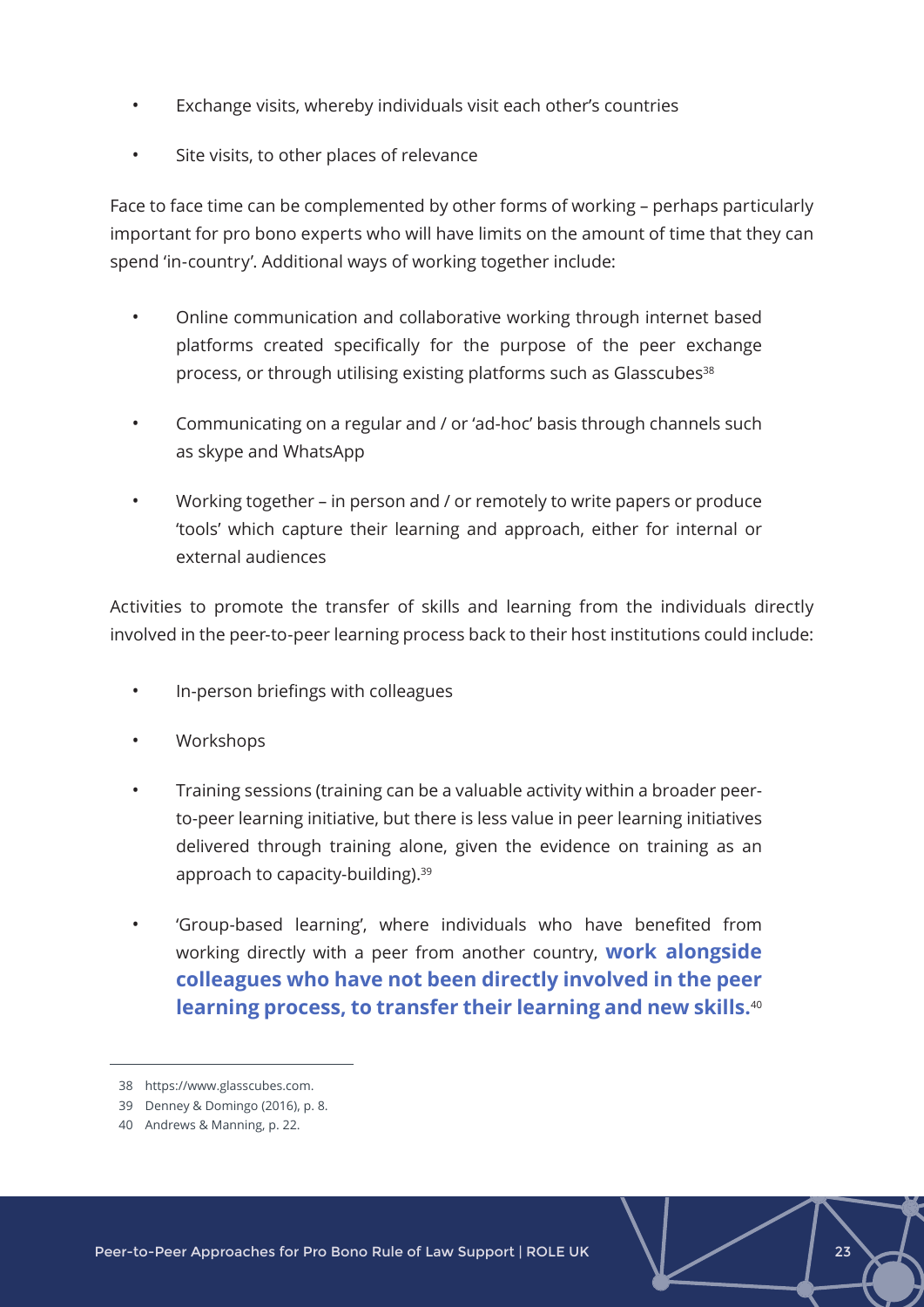#### 10. Monitor progress and results

It is important to monitor the progress and results of peer learning processes, in order to:

- **Continuously analyse whether the process is going well and is on track to achieve results**, and to make adjustments to the process if needed
- Enable reporting and communication on the process, to any donors or other key stakeholders
- Enable informed reflection and discussions between the institutions / organisations that are facilitating the peer learning process, which should help to ensure that everyone is 'on the same page' regarding the initiative, and also to assist in identifying appropriate times and means through which the learning from the peer-to-peer process can be fed up to the institutional level.
- To provide evidence and learning around this type of work, which can be shared with others to bolster the overall evidence base on effective peerto-peer learning and promote ongoing strengthening of this kind of work.

As noted at ROLE UK's Peer-to-Peer Event (see Annex A), even international development has not yet 'cracked' the question of how to most effectively and meaningfully monitor the progress, value and results of peer learning initiatives. However, they can provide learning for pro bono rule of law initiatives, including the exact nature of what should be monitored and how this will vary between peer learning processes. This section provides some guidance, to be adapted according to context-specific needs.

• Keep a record of the **process and activities** within the peer-to-peer learning – without information about how the peers work together, in terms of time spent together, activities undertaken, and issues focused on – it is difficult to work out what kind of approach is most likely to be effective. Identifying which approaches lead to results, or which don't, is important for shaping and strengthening ongoing programmes and developing future ones – though remember that if something has worked in one context, or at one time, it will not automatically work in another!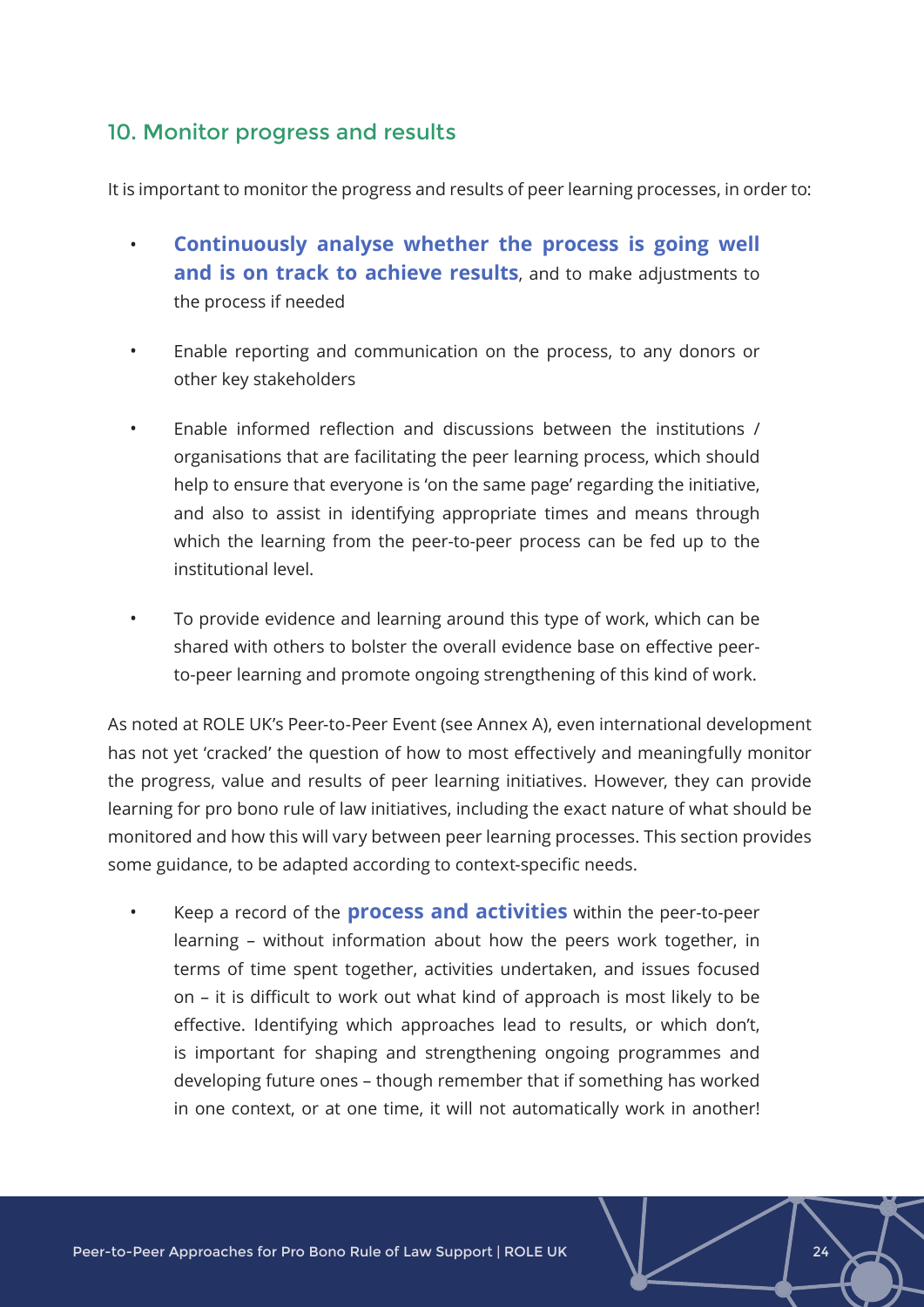Keeping track of what takes place within a peer learning process is also important in terms of accountability and reporting back to any funders or others who are supporting your work.<sup>41</sup>

- Monitor the quality and nature of the **relationships** within the peer learning process. Peer-to- peer learning requires the careful cultivation and sustainment of relationships, between the individuals involved and between their host institutions. Keep track of how relationships are faring, whether and how relationships may need to be supported or adapted, and whether new opportunities are arising to deepen existing – or develop new - relationships.
- Monitor the **learning and changes in practice / approach at the level of the individuals** involved. This is an important stage that is often missed.<sup>42</sup> It requires having clearly articulated, at the design stage of the process, the types of learning that individuals are expected to gain. A useful tool to refer to here is Kirkpatrick's four levels for evaluating training,<sup>43</sup> which can be adapted for use in relation to peer-to-peer learning processes. It states that there are four levels to monitor in terms of how learning translates into change:<sup>44</sup>
	- **Reaction:** the degree to which individuals find the learning process favourable, engaging and relevant to their jobs
	- **Learning:** the degree to which individuals acquire the intended knowledge, skills, attitude, confidence and commitment
	- **Behaviour:** the degree to which individuals apply what they learn, within their job
	- **Results:** the degree to which targeted outcomes occur as a result of the peer learning process.

<sup>41</sup> See Oxford Policy Fellowship (2017), 'Learning from the Oxford Policy Fellowship: emerging policy messages from a year of data', [https:// www.policyfellowship.org/wpcms/wp-content/uploads/2015/01/OPF\\_MEL-note\\_March-](https://%20www.policyfellowship.org/wpcms/wp-content/uploads/2015/01/OPF_MEL-note_March-2017-v2.pdf%20)[2017-v2.pdf \(](https://%20www.policyfellowship.org/wpcms/wp-content/uploads/2015/01/OPF_MEL-note_March-2017-v2.pdf%20)Accessed 14th February 2018).

<sup>42</sup> Andrews & Manning, p. 20.

<sup>43</sup> <https://www.kirkpatrickpartners.com/Our-Philosophy/The-Kirkpatrick-Model>.

<sup>44</sup> Adapted from<https://www.kirkpatrickpartners.com/Our-Philosophy/The-Kirkpatrick-Model>.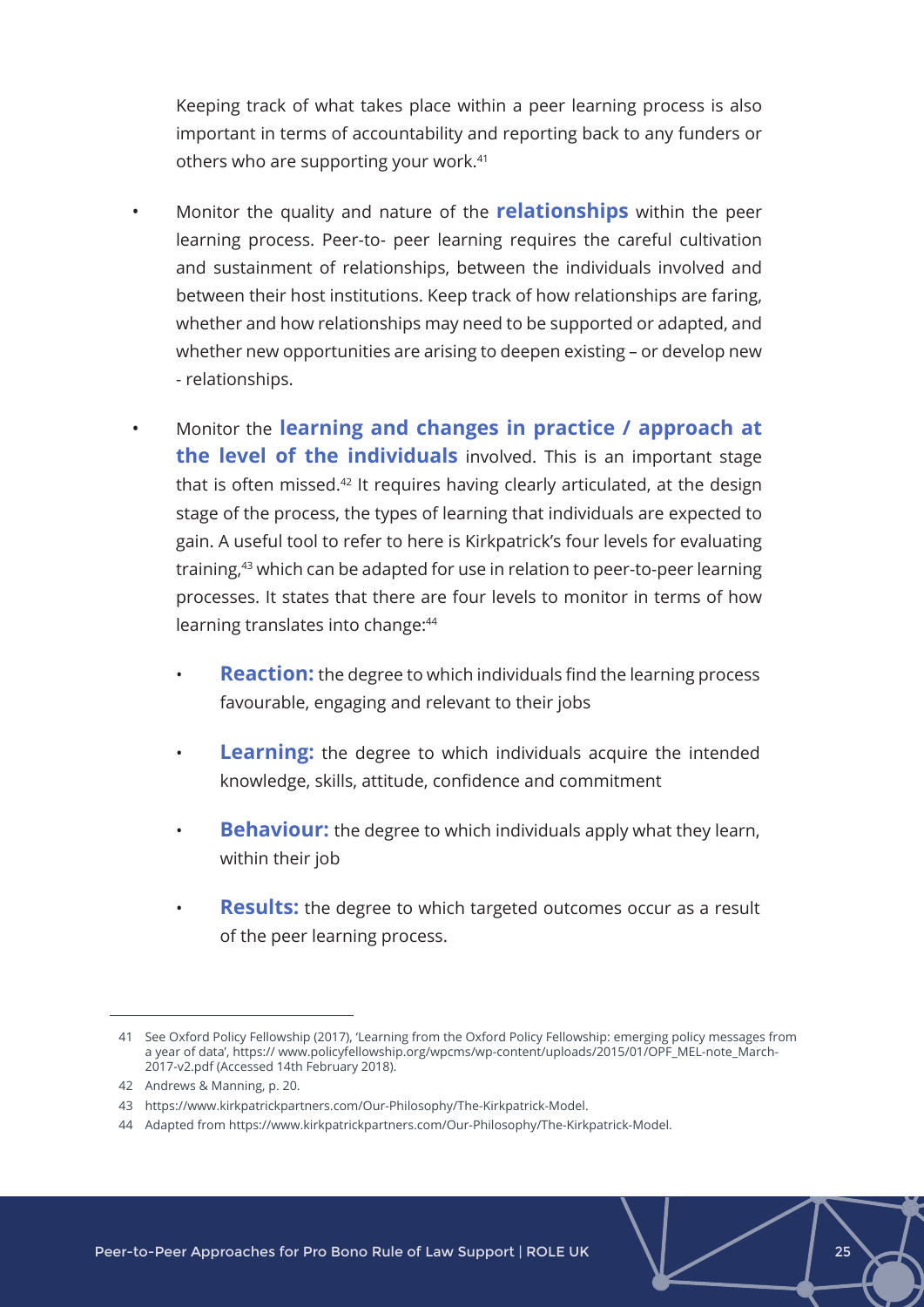• Monitor and periodically review or evaluate (see below) the wider **changes / outcomes occurring** at a higher / more significant level (i.e. beyond the level of the individual – this relates to level four in the Kirkpatrick model above). This again requires that you have articulated at the outset the types of change that you are expecting to see. Peerto-peer learning offers important value in terms of a flexible, iterative approach to problem-solving and, as has been noted previously, there are risks that this value may be undermined if very specific expected results are pre-determined and strictly adhered to. However, it is still important to articulate at the outset the types of change that you are aiming for and that you expect to see. This is necessary to track that progress is heading in the right direction, even if it may not occur within the exact timeframe or following the same steps, as was initially anticipated. It also enables discussions on whether this type of result remains feasible and appropriate. It is possible to reconsider the expected result, but this needs to be done on the basis of reviewing an existing plan. Having a clear plan to start with, which is open to review, enables structured flexibility, rather than an entirely open-ended process which would be much more difficult to monitor and could easily lose strategic focus on longer-term objectives or expected changes.

#### Possible methods to adopt for collecting and using monitoring information:

#### • **Regular reporting by individual peers**

Individuals participating in the peer learning process submit regular (perhaps monthly or quarterly, depending on the type of learning process, or after significant activities) a written report, which covers (for example):

- Activities undertaken and the processes followed, including ideally an indication of how their time has been allocated between tasks
- Issues covered
- Progress observed
- Observations regarding the relationship and learning process and how it could usefully be adapted / strengthened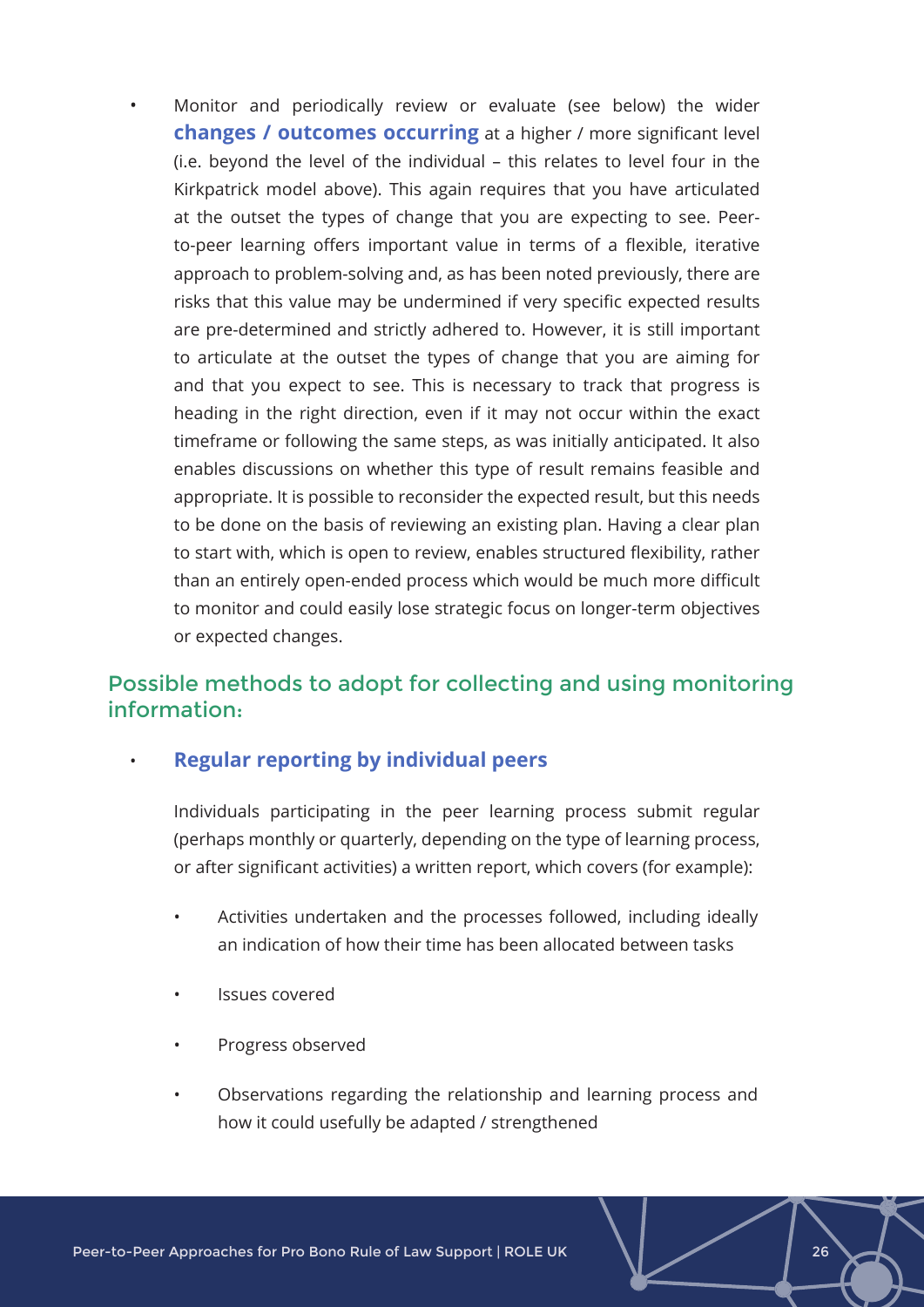- New learning that they themselves have gained through the peer-topeer learning process
- Observations on the learning gains of their peers, and any changes in their practices

#### • **Journals**

To encourage continuous reflection and monitoring by the individual peers, they could be provided with journals and instructed to capture their thoughts on an ongoing basis. They could be encouraged to capture any challenges or new opportunities which arise, and any positive indications of change that they witness (for instance new ways in which their peers are thinking and working, which could be indicative of learning gains). This approach helps to encourage people to remain inquisitive and engaged in their work and to feel that they 'own' the process and have useful information to share. It promotes ongoing learning and reflection, rather than this just happening at the time when the individuals sit down to write the formal report. The information captured can then be fed into the more formal reporting process outlined above, or shared with relevant colleagues in-between times.

#### • **Feedback forms**

- People participating in specific activities linked to the peer learning process, such as trainings or workshops through which learning is shared with a wider group of colleagues, can be asked to complete feedback forms.
- Peers and their host institutions can also be asked to complete feedback forms relating to the overall learning process, once the process is complete. This information can then be used to help design future processes and / or the wider partnership within which the peer learning sits.

#### • **Needs assessments and follow up assessments**

Peers can be asked to complete forms or surveys ahead of the peer learning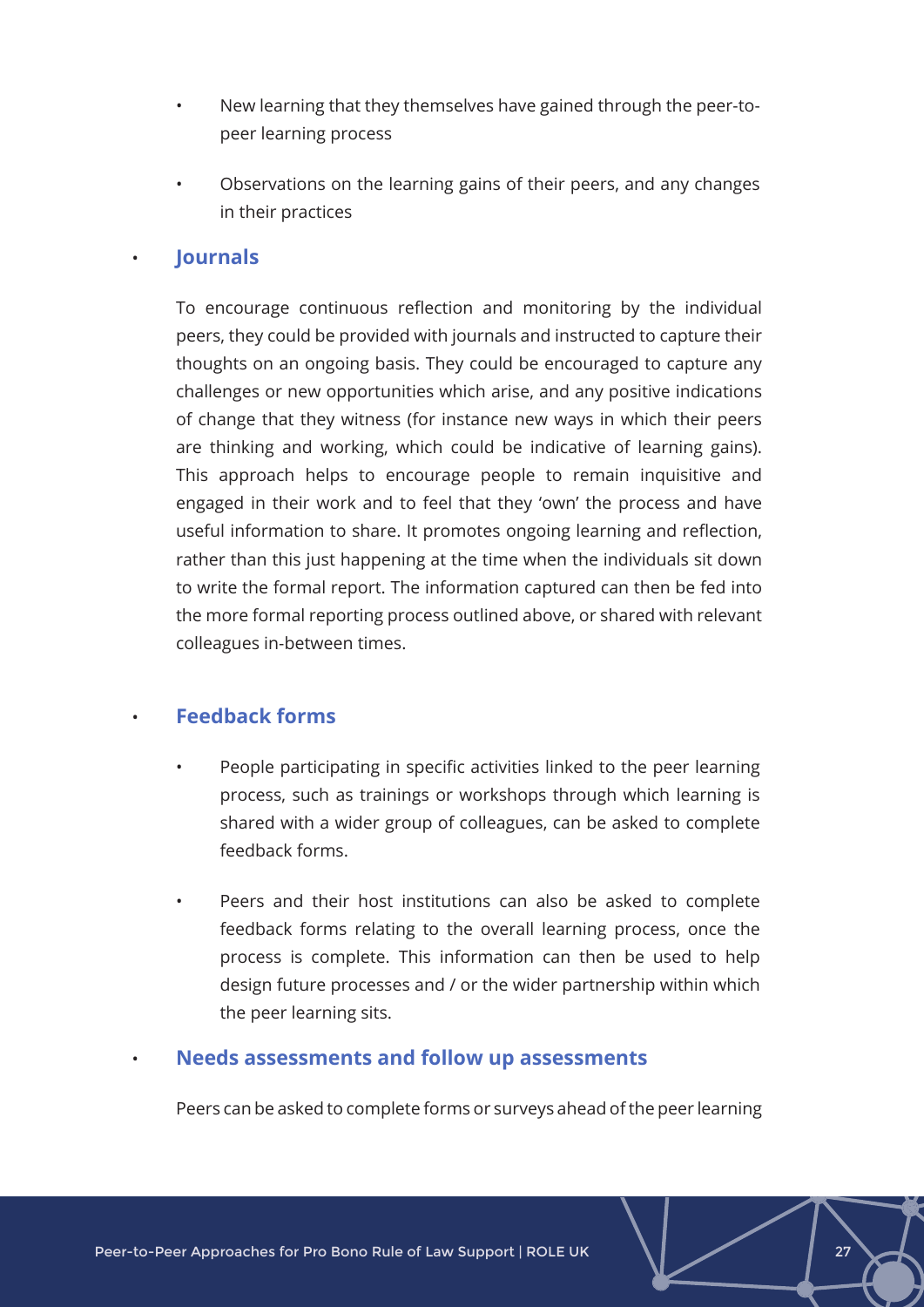process which ask them to rate their skills, knowledge and / or confidence in particular areas. This can help to design and focus the learning process. It also provides a baseline; asking peers to rate their skills and knowledge again at, for example, the mid-point and end of the process can help to identify where there are (and are not) learning gains.

#### • **Reflection and forward planning meetings**

Ensure that regular reflection conversations are built into programme planning, involving all of the institutions / organisations involved, so that those involved in the peer learning process can take stock of progress, air any issues that are arising, review future plans and make adjustments where necessary. At this level it is important to reflect not only on the learning between the peers, but also the extent which this learning is being shared more widely, and what can be done to strengthen this.

#### • **Reviews and evaluations**

Though resources for this may not always exist within the pro bono sector, in the international development sector, it is normal practice for reviews or evaluations to be conducted. These exercises enable a more in-depth consideration of the progress and results of the initiative to date, and provide recommendations for the future. Evaluations are conducted by independent experts (normally consultants), and are usually conducted at the end of the programme / initiative. Reviews can take place during the programme lifetime, to provide learning and analysis on how it could be strengthened. Reviews also usually involve people who are not directly involved in the initiative, who need to be experienced in conducting programme reviews, to ensure that they are using an appropriate methodology. In both cases, those conducting the exercise will speak to the peers and others directly related to the initiative, analyse and validate existing monitoring data, collect additional data where possible, come to a conclusion, and provide recommendations. It is important that the people conducting the review or evaluation have a strong understanding of the aims of the initiative and of the types of peer learning that are expected to take place, and how this will lead to wider change. It is important to provide a clear 'terms of reference' for such reviews, setting out what the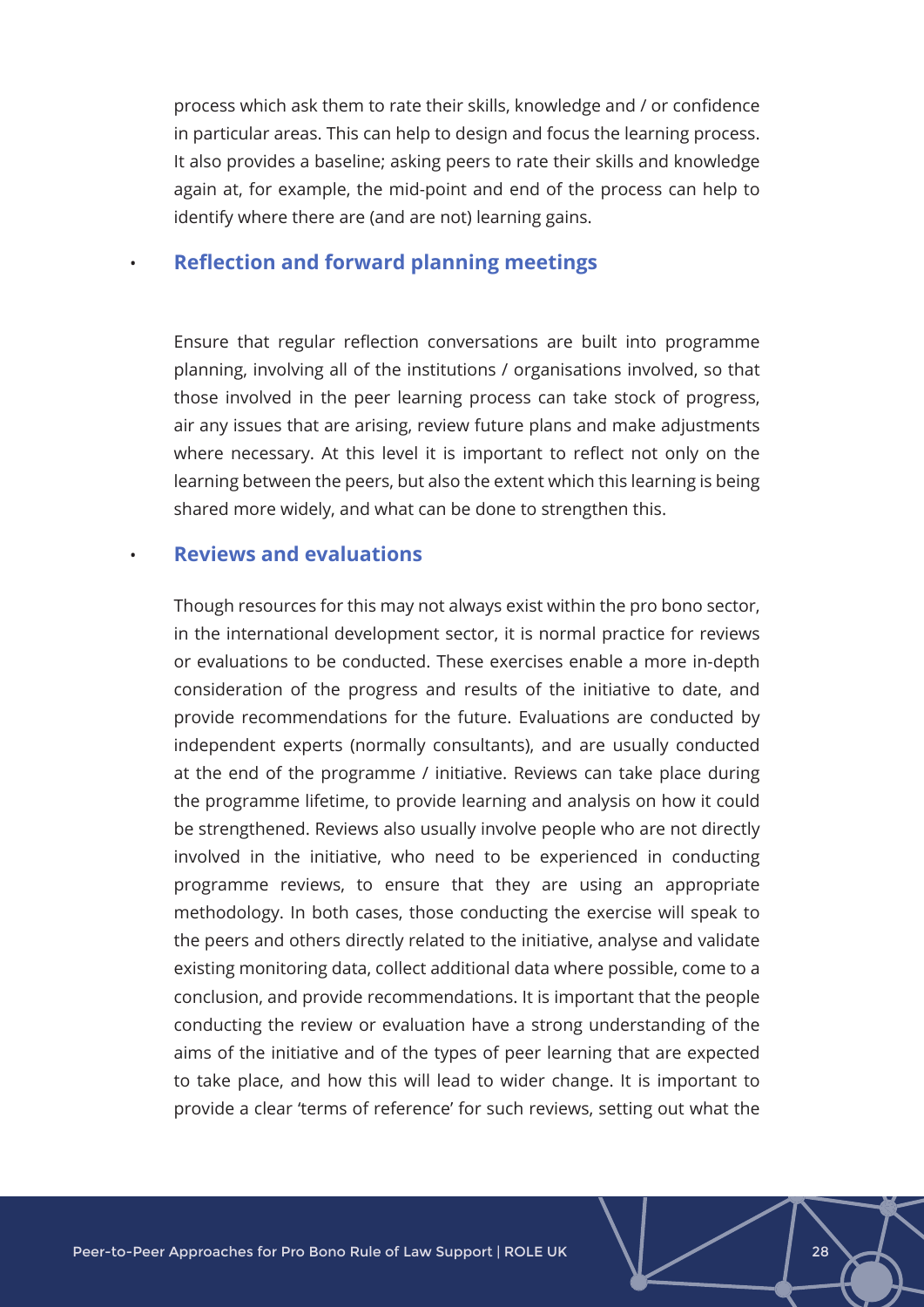individuals and institutions involved want to learn from the review, key questions to be answered, people to speak to, timeframes etc.

### 11. Work with ROLE / others who can provide support

Andrews and Manning note that it is important for those facilitating peer learning processes to simplify the process of engagement as much as possible for the individuals involved, because 'peers who want to engage with each other will be put off if they have to organise all the engagements'.45 Where peer-to-peer learning takes place as part of broader partnership, the institutions or organisations from which the peers are drawn should be able to provide some of this support. However, for pro bono experts and organisations there may be limits on how much time and resource can be spent on logistics. In this case, organisations such as ROLE UK may be able to provide some additional financial and logistical support, as well as advice on the planning and monitoring of the initiative.

<sup>45</sup> Andrews & Manning, p. 7.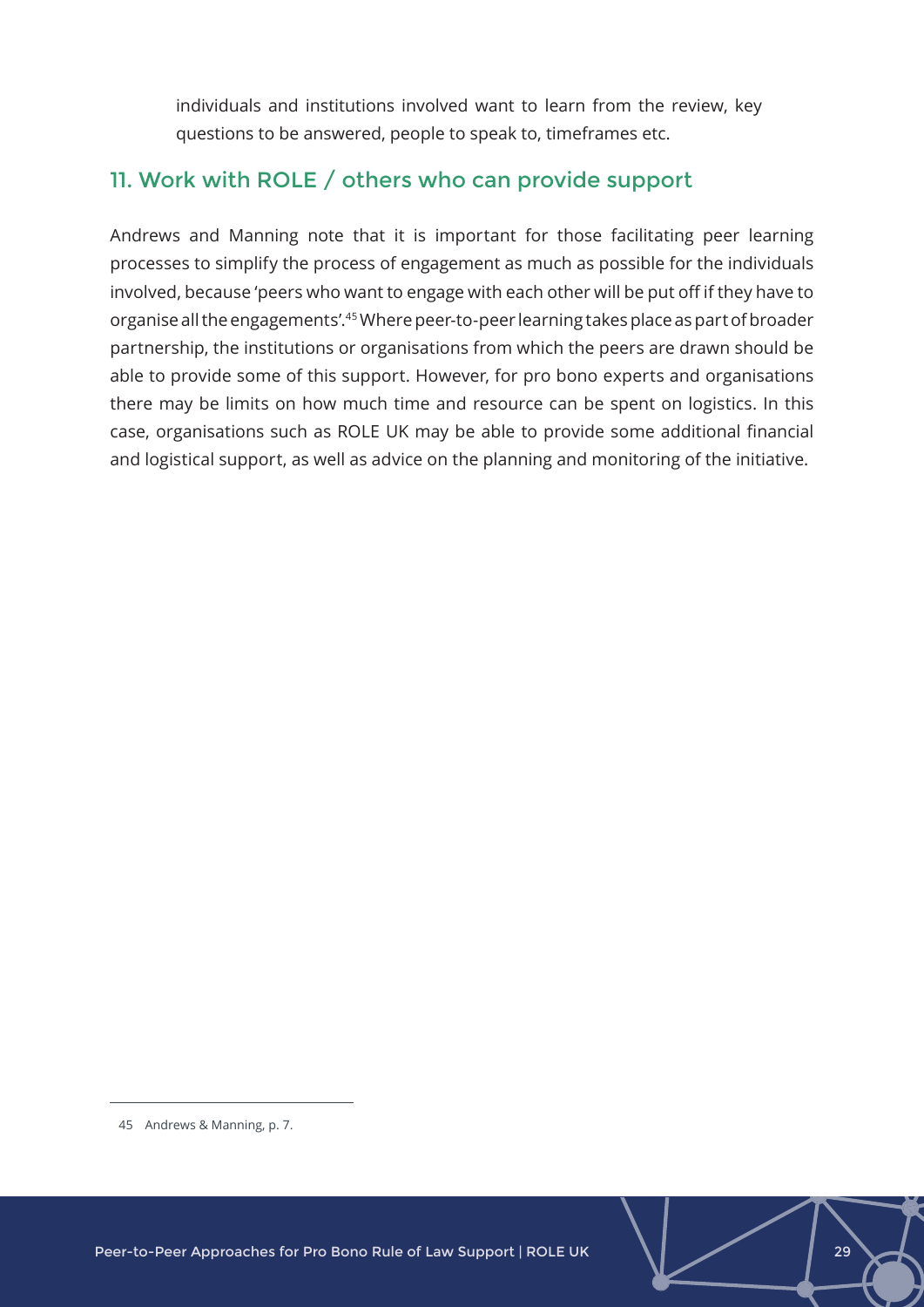## Annex A: ROLE UK's 2017 event on 'International pro bono: working with peers in developing countries to improve the rule of law'

On 8th November 2017, as part of National Pro Bono Week events, ROLE UK convened a panel discussion at the Law Society in London, entitled 'International pro bono: working with peers in developing countries to improve the rule of law'. The event was chaired by the Rt Hon. the Lord Falconer of Thoroton and an opening address delivered by Robert Buckland QC MP, Solicitor General. The panel members were:

- Matt Carter, National School of Government International (NSGI)
- Tanya Murshed, Evolve Foundation for International Legal Assistance<sup>46</sup>
- John Ryder QC
- Rowan Ryrie, Lawyers Against Poverty<sup>47</sup>
- Linden Thomas, Birmingham Law School

Each of the panel members shared their experience of work of a peer-to-peer nature. John, Linden and Tanya spoke about pro bono assignments that they had delivered with ROLE's support. Rowan spoke about her work with the Oxfam-led Lawyers Against Poverty initiative, which ROLE UK has also supported. ROLE UK has shared lessons and supported learning events with NSGI, and Matt shared learning from NSGI's peer-to-peer learning between UK and overseas civil servants.<sup>48</sup> Each spoke about what they saw as the key features and value of peer-to-peer work, as well as challenges and what they had learned about how to do this work well. 52 people attended, and the overall feedback on the event was very positive. Key points noted below.

<sup>46</sup> <https://evolvefila.org/>.

<sup>47</sup> <https://lawyersagainstpoverty.org/>.

<sup>48</sup> <http://sclr.stabilisationunit.gov.uk/publications/the-national-school-of-government-international-series>(Accessed 13 March 2018).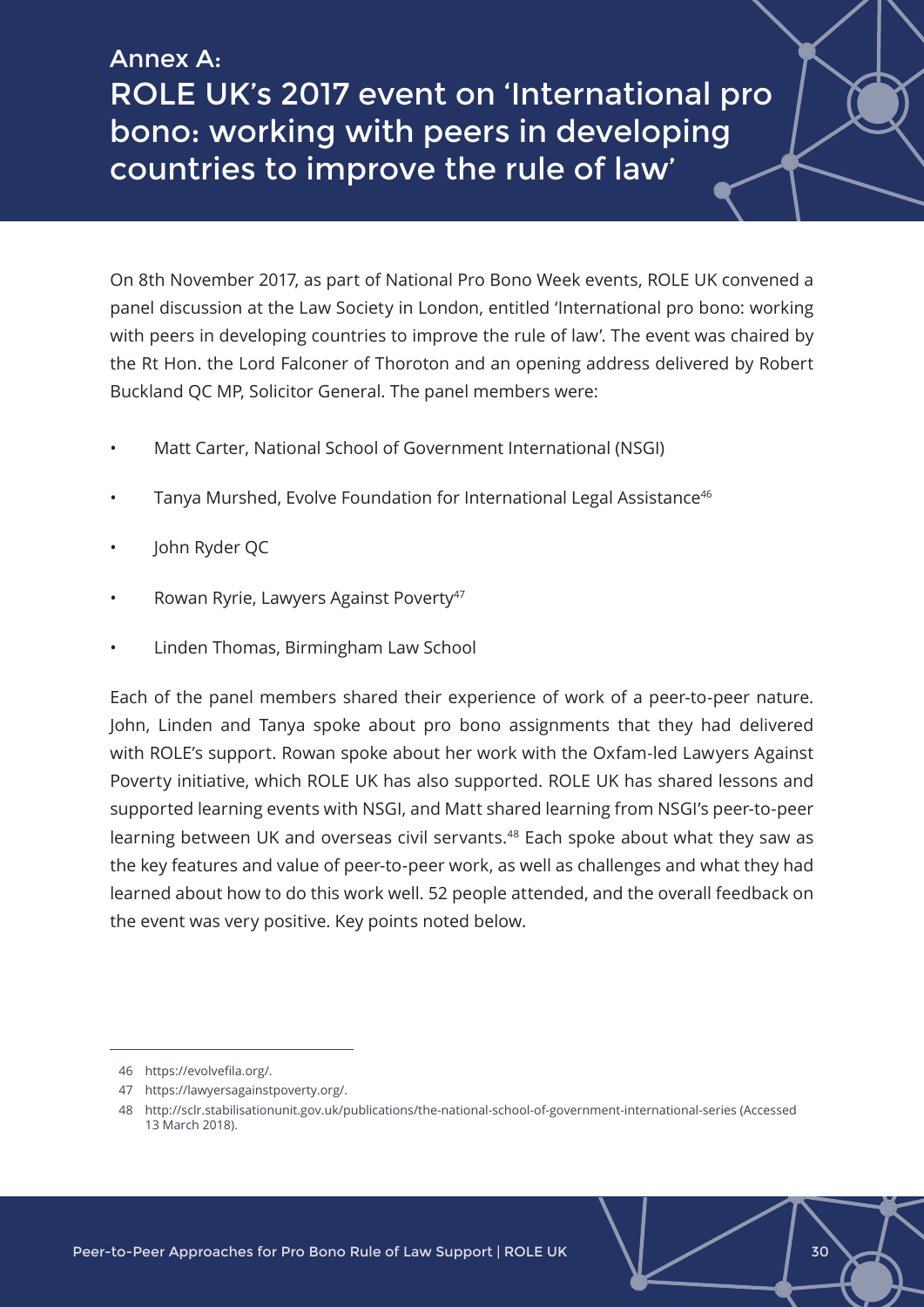#### Value of peer-to-peer work:

- Peer-to-peer has a more sustained focus than other types of external technical assistance and is practical – 'learning by doing'.
- Peer-to-peer learning is a way to bring together complementary skills and experiences to produce outcomes that are fit for purpose. For instance, Linden spoke about how she has experience in the running and supervision of law clinics, but no experience of working in Kenya or in a prison environment. So she was able to share her technical skills and knowledge with counterparts, who could consider how to apply and adapt the UK approaches to their particular context.
- It is a collaborative way of working, which leads to **wide exchange of ideas, promotion of mutual understanding and commonality.**
- Whereas training is a useful way of sharing ideas and knowledge with a critical mass of people, peer-to-peer working enables deeper capacitybuilding.

#### Learning about how to do this work:

- Peer-to-peer work requires significant engagement and commitment.
- The starting point for UK experts needs to be humility.
- It is best to work 'with the grain' i.e. in support of reforms or changes where there is existing movement and political will, and to build on this momentum.
- This work is political. Peer-to-peer work should be looking to operate in the space where there is overlap between what is politically possible and technically feasible.
- 'Beware of solutions looking for problems' i.e. start from identifying what the problem is and then what the appropriate approaches might be for addressing it, rather than starting by thinking about a solution (such as a training course).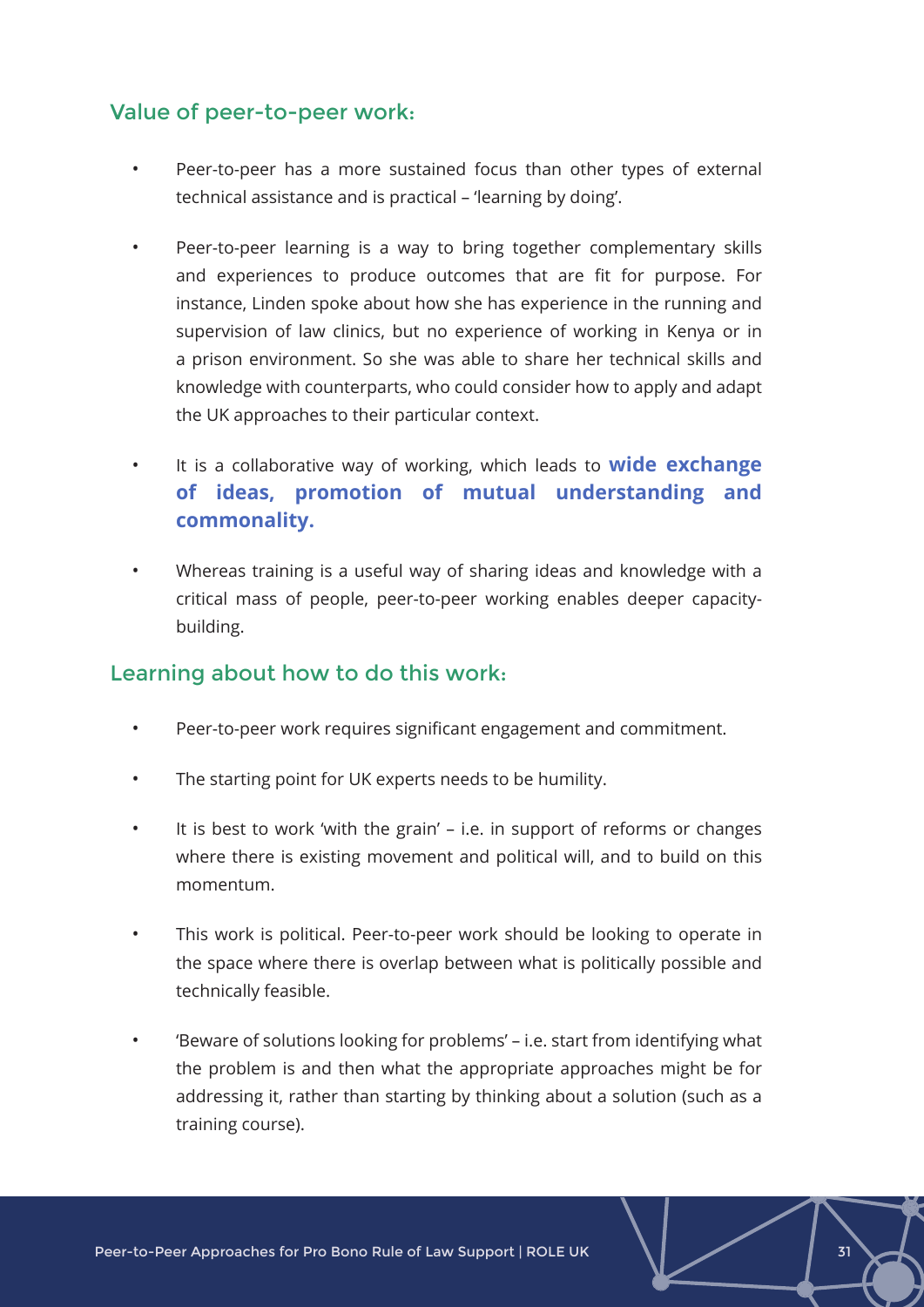- Manage expectations before you go as to what you will be doing, what the expected outcomes will be, what is within your expertise and what is not.
- Be flexible. You're going to be in a different culture, on someone else's terms. Just 'go with the flow'.
- But...feel confident enough to say no if you're asked to do something that isn't within your expertise. Your time working on a project of this nature is likely to be limited and therefore precious – so use it wisely, contributing to areas in which you can have the greatest impact.
- **Peer-to-peer privileges relationships over formal training courses and activities.** It is inherently relational. You therefore need to build strong relationships.
- This is long-term work and lots of face-to-face time is needed to ensure sustainability.
- It can be challenging to identify results and impact because peer-to-peer is adaptive and not well suited to a linear approach to impact measurement. But stories and qualitative information about changes observed can be very powerful.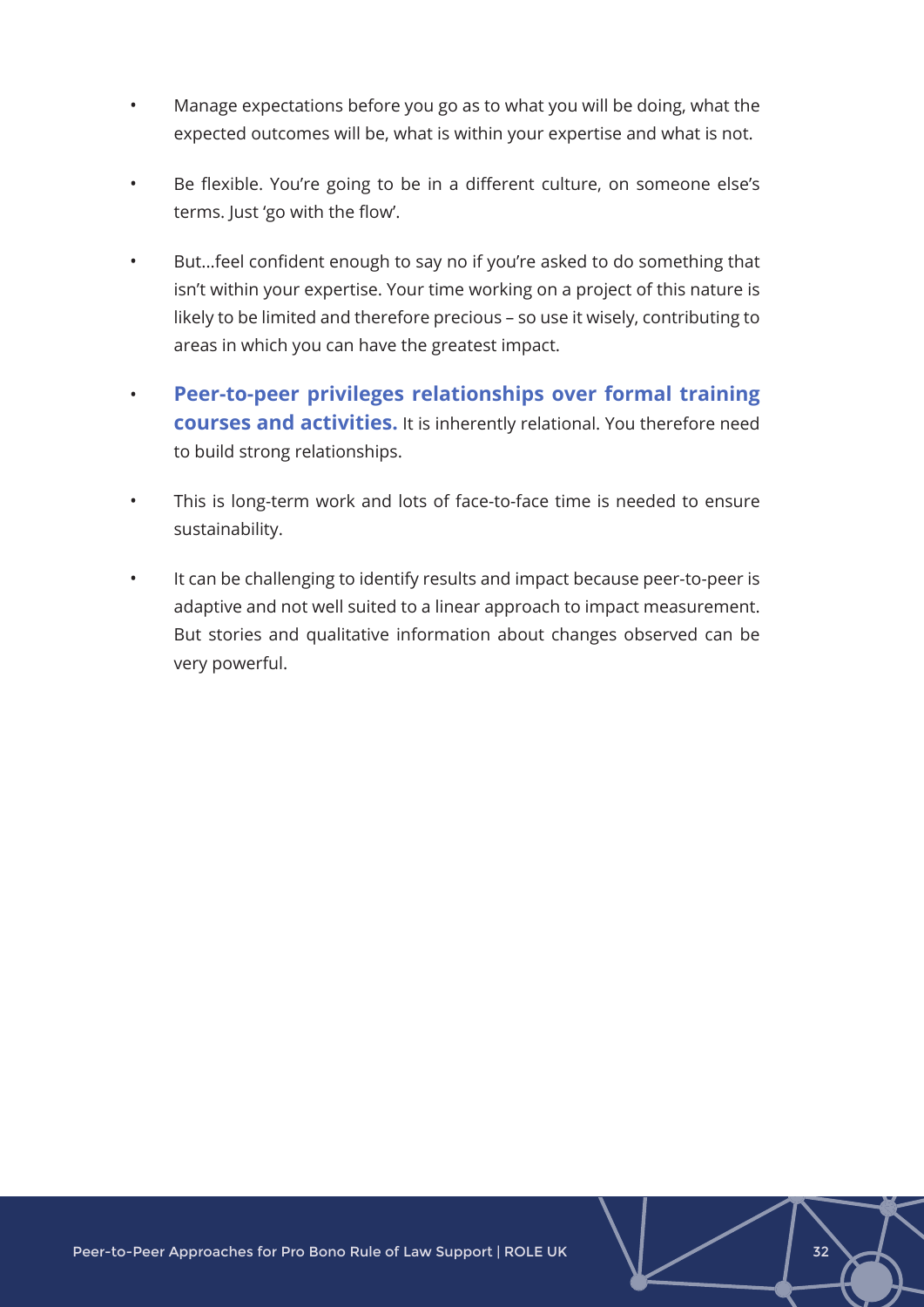## Annex B: Pro bono rule of law assignments supported by ROLE UK, incorporating aspects of peer-to- peer learning

When ROLE UK became operational in 2015 as an experimental or pilot programme, there were no specific objectives to support peer-to-peer exchanges or approaches. Nonetheless, 51 of its 70 assignments to date have included some aspects of peer-topeer approaches. This Annex provides some information and examples. They display different characteristics expected in peer-to-peer approaches, but none are or should be considered to be 'models for pro bono peer-to-peer assignments', but are provided to stimulate ideas, debate and development of more effective peer-to-peer approaches by the pro bono rule of law stakeholders, utilising the learning and guidance in the main part of the report.

ROLE UK has supported 51 assignments involving various categories of legal experts from the UK, working with their peers in developing countries:

- 12 assignments where Legal Educators (Academics and Law Teachers) engaged with counterparts teaching law in Uganda, Kenya and Tanzania. The majority of those were with African Prisons Project, which provides legal training to prisoners.
- 11 assignments whereby judges from the UK and also from other developing countries have worked together with peers in Sierra Leone, Uganda and Rwanda.
- 7 assignments where lawyers/barristers (a divide not common in other countries) worked with peers in Uganda, Kenya, Nigeria, Rwanda, Sierra Leone and Pakistan.
- 6 assignments brought together private practice lawyers working in commercial firms in the UK and all East African countries on business and human rights issues.
- 2 assignments engaged UK government lawyers with peers in Rwanda and Kenya.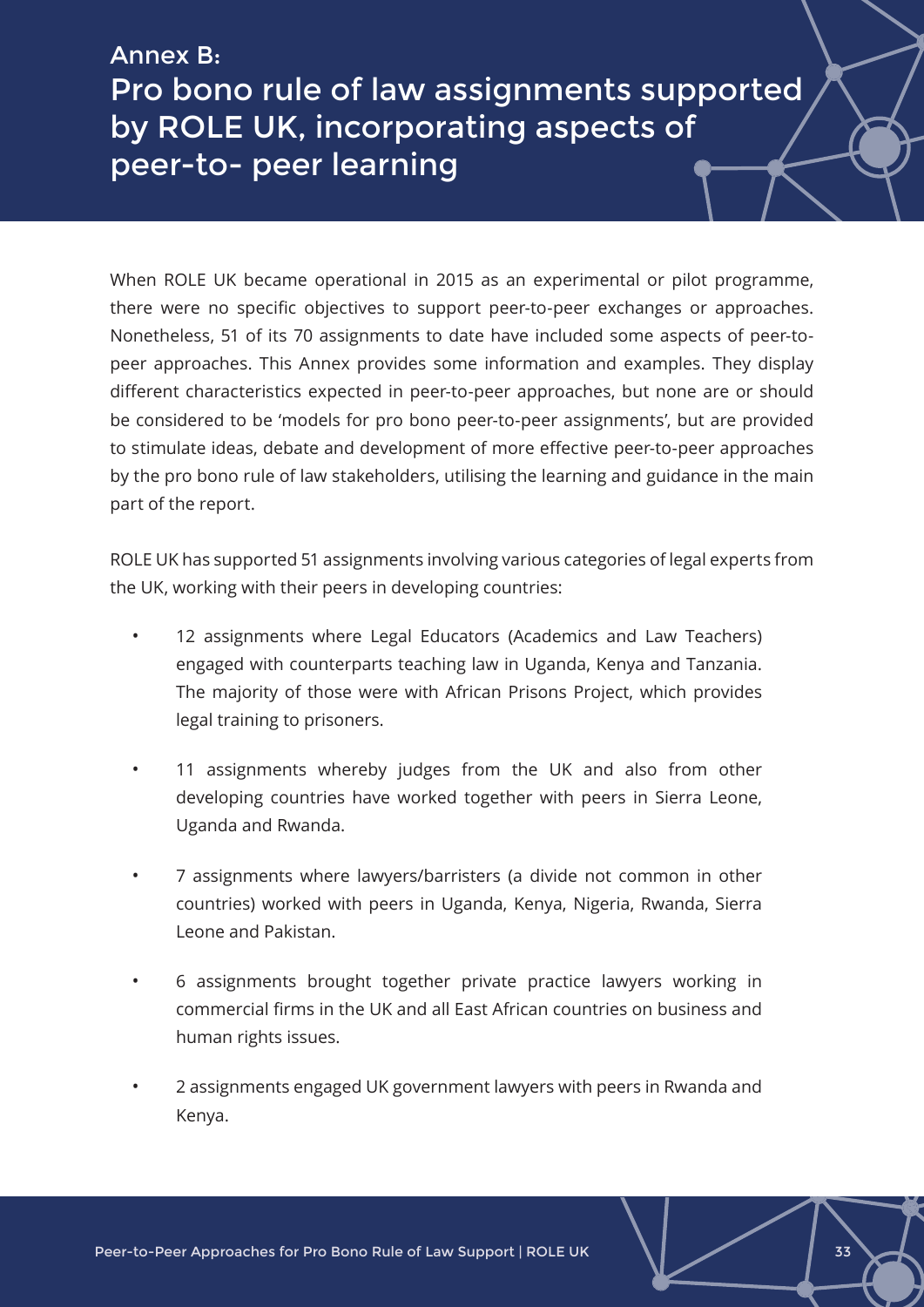- One peer-to-peer assignment each for legal clinicians from UK and Uganda, and one for legal archivists from UK and 6 African countries with AfricaLII.
- And 11 more broadly defined peer-to-peer assignments which included a different category of legal professionals working together, including UK-Sierra Leone Pro Bono Network, Evolve Foundation (for International Legal Assistance), as well as with "non-government / civil society organisations" and private law firms.



### A. Legal Educator - Legal Educator: African Prisons Project

In partnership with the African Prisons Project (APP) and the Association of Law Teachers (ALT), ROLE UK has supported various assignments deploying experienced law teachers from the UK to work together with and build capacity of local APP tutors: developing teaching materials, and teaching prison inmates and officials studying for the University of London's distance-learning Bachelor of Laws (LLB) degree in Kenya and Uganda.

Initially, the primary assignment activity was for the UK law teachers/academics to teach short courses in their subject matter specialisms to complement the LLB programme, working alongside their Kenyan and Ugandan counterparts to also add to/amend and update a teaching resource 'bank'. Prior to ROLE UK support, similar work had been undertaken on a voluntary basis by recently graduated UK lawyers and students.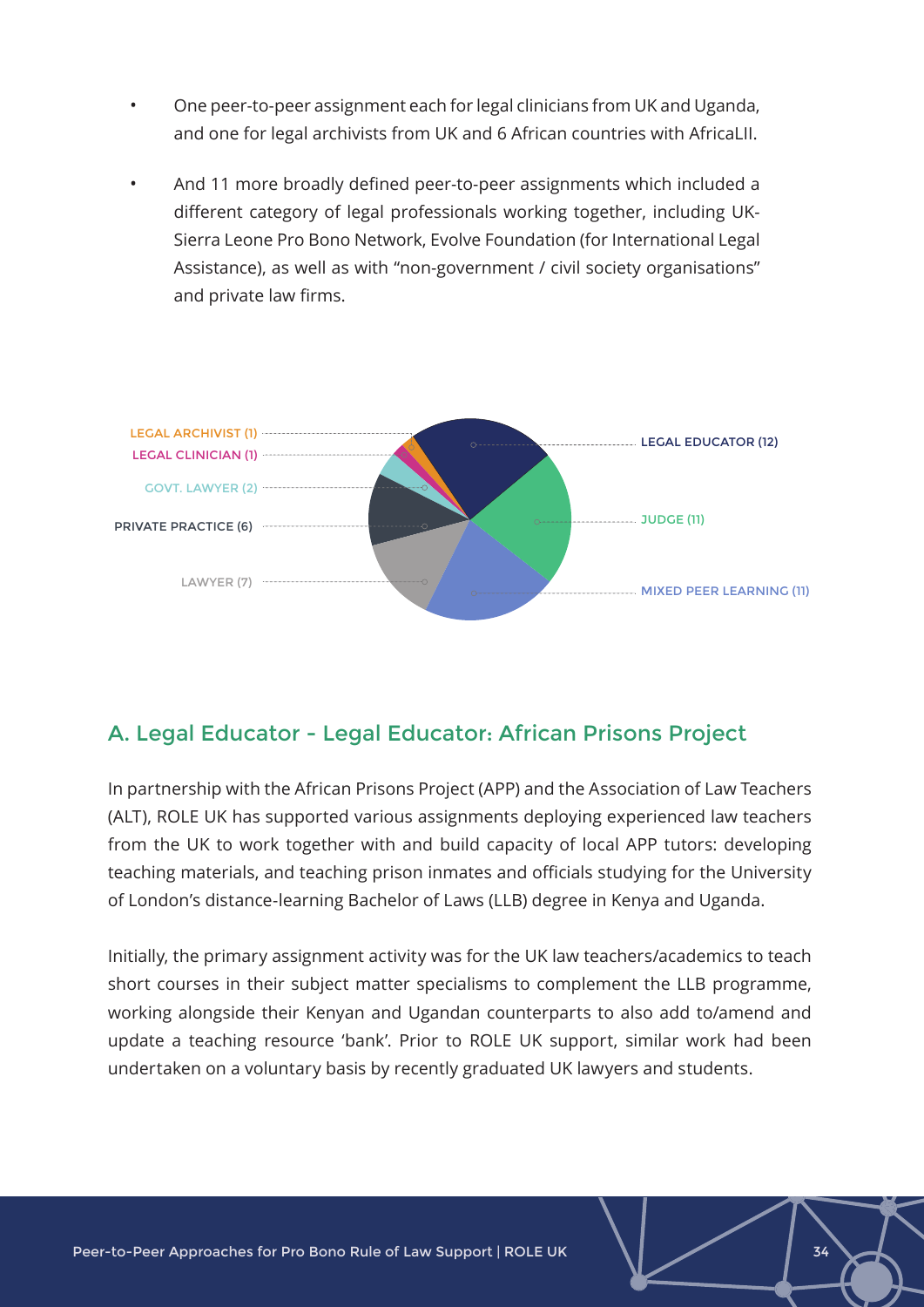Through the initial assignments, with the value of face-to-face contact, good relationships were formed and some areas for capacity building and mentoring were identified.49 In the second year of ROLE UK support, many of the same UK law teachers returned to work more closely with their local counterparts in peer observations, teaching approaches and assessment methodology, amongst other areas of work. The sustained interest of the UK teachers and their developing understanding of the context in which their counterparts are operating has enabled more meaningful knowledge transfer and all involved have benefitted from a wider collegiate network.

The feedback received indicated the UK experts' LLB teaching experience was particularly relevant and their specific technical skills and knowledge, and strong 'soft' skills enabled them to increasingly build more effective peer-to-peer relationships since such support was difficult to obtain through other means.<sup>50</sup> The value of this sustained peer-to-peer work, as facilitated by ROLE UK, is that it brings together complementary skills and experiences to produce outcomes that are best-fit for purpose. However, the short-term assignments (typically less than two weeks) and other operational issues can detract from peer-to-peer approaches, and this requires 'close management of expectations and flexibility'.51

### B: Judge – Judge: Rwanda, Sierra Leone and Uganda

ROLE UK has facilitated peer-to-peer judicial engagement in Rwanda, Sierra Leone and Uganda. Working with the respective judiciaries, ROLE UK has worked with a number of key UK stakeholders, including the Foreign and Commonwealth Office (FCO), the Judicial Office, and the UK Sierra Leone Pro Bono Network (UKSLPBN), Judicial Institute for Africa and Chief Justices of these countries.

<sup>49</sup> 14UGAN Assignment Report – Nick Johnson.

<sup>50</sup> ROLE UK Assignment Feedback Forms.

<sup>51</sup> Linden Thomas, ROLE UK International Pro Bono Week Event 2017.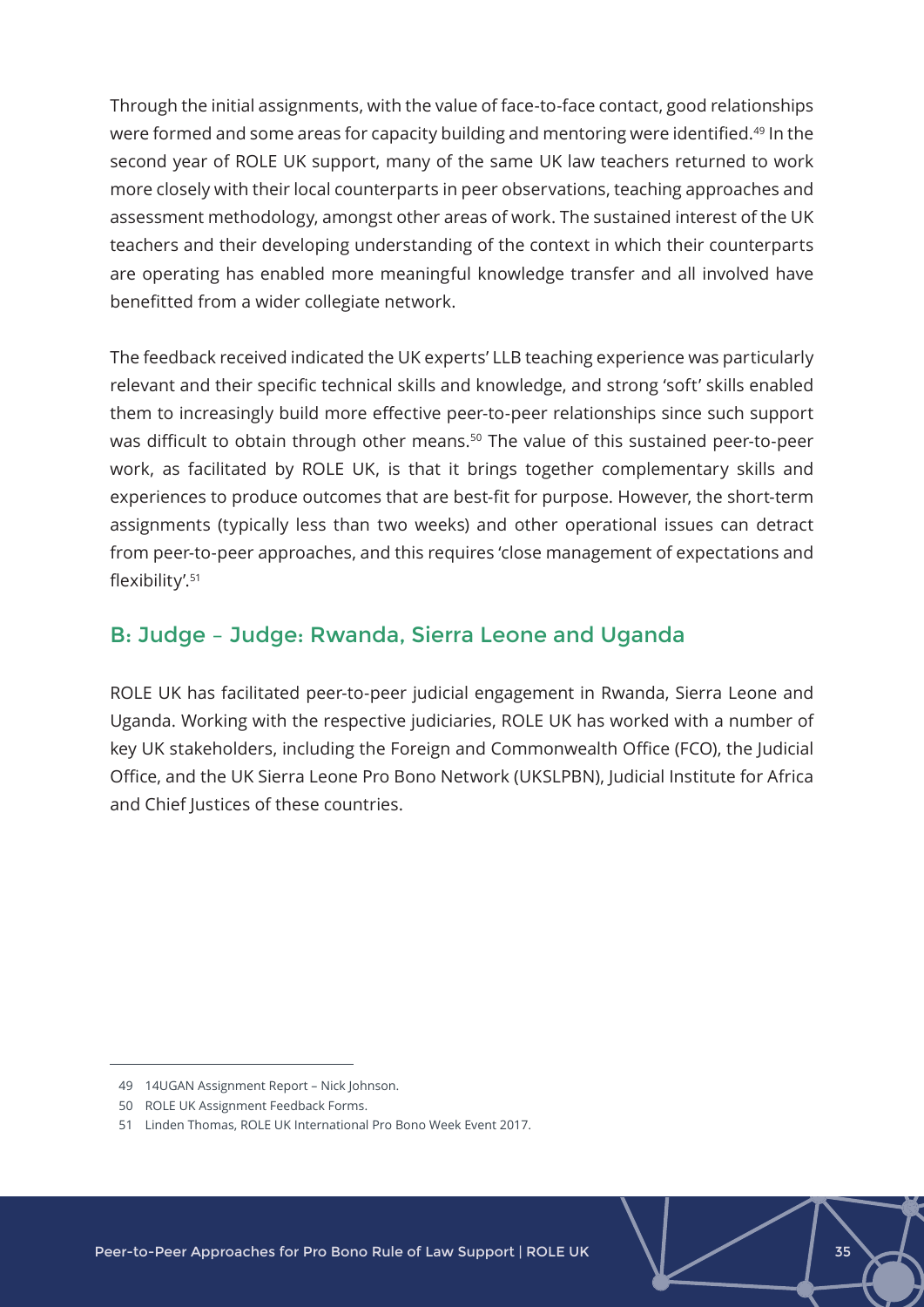**Rwanda:** In recent years, elements of other legal traditions, particularly those derived from the Common Law, have been introduced into the Rwandan legal system. In 2016 ROLE UK supported experience sharing and capacity-building activities including a colloquium with Supreme Court and High Court judges on the formulation, use and application of precedent.<sup>52</sup> In this assignment, the feedback received indicated that it was extremely valuable having an English supreme court judge as a speaker. UK legal traditions and experience were particularly relevant to the context and the experts involved provided extremely relevant technical skills and knowledge through direct peer-to-peer support.<sup>53</sup>

**Sierra Leone:** Working closely with the Sierra Leone Judiciary and the UK-Sierra Leone Pro Bono Network, ROLE UK has supported several judicial peer-to-peer assignments in the last three years. In 2015, His Honour Judge David Mackie CBE QC shared lessons with Fast Track Commercial Court judges in Sierra Leone towards developing an action plan for improving the efficiency of the court and, more broadly, increasing investor confidence in Sierra Leone.

Sierra Leone's inaugural Commercial Law Summit, held in March 2017, was organised by Herbert Smith Freehills LLP (as members of the UKSLPBN), with support from ROLE UK. The summit presented a unique forum for key stakeholders in commercial law and justice in Sierra Leone to map out reform priorities with the aim to promote responsible private sector development in the country.<sup>54</sup> Building on his established relationships, ROLE UK supported the attendance and participation of His Honour Judge David Mackie CBE QC, as well as Mr Justice Blair, Gelaga King (Barrister), and Justice George Boadi, Justice Akua Sarpomaa Amoah, and Justice Eric Baffou of the Ghanaian Judiciary.

By the summit's conclusion, delegates had agreed on fourteen shortlisted reform recommendations to support responsible private sector development in Sierra Leone.55

<sup>52</sup> 05RWAN Assignment Report – Nick Johnson.

<sup>53</sup> 05RWAN ROLE UK Assignment Feedback Form.

<sup>54</sup> 05SIER Assignment Report.

<sup>55</sup> 05SIER Assignment Report.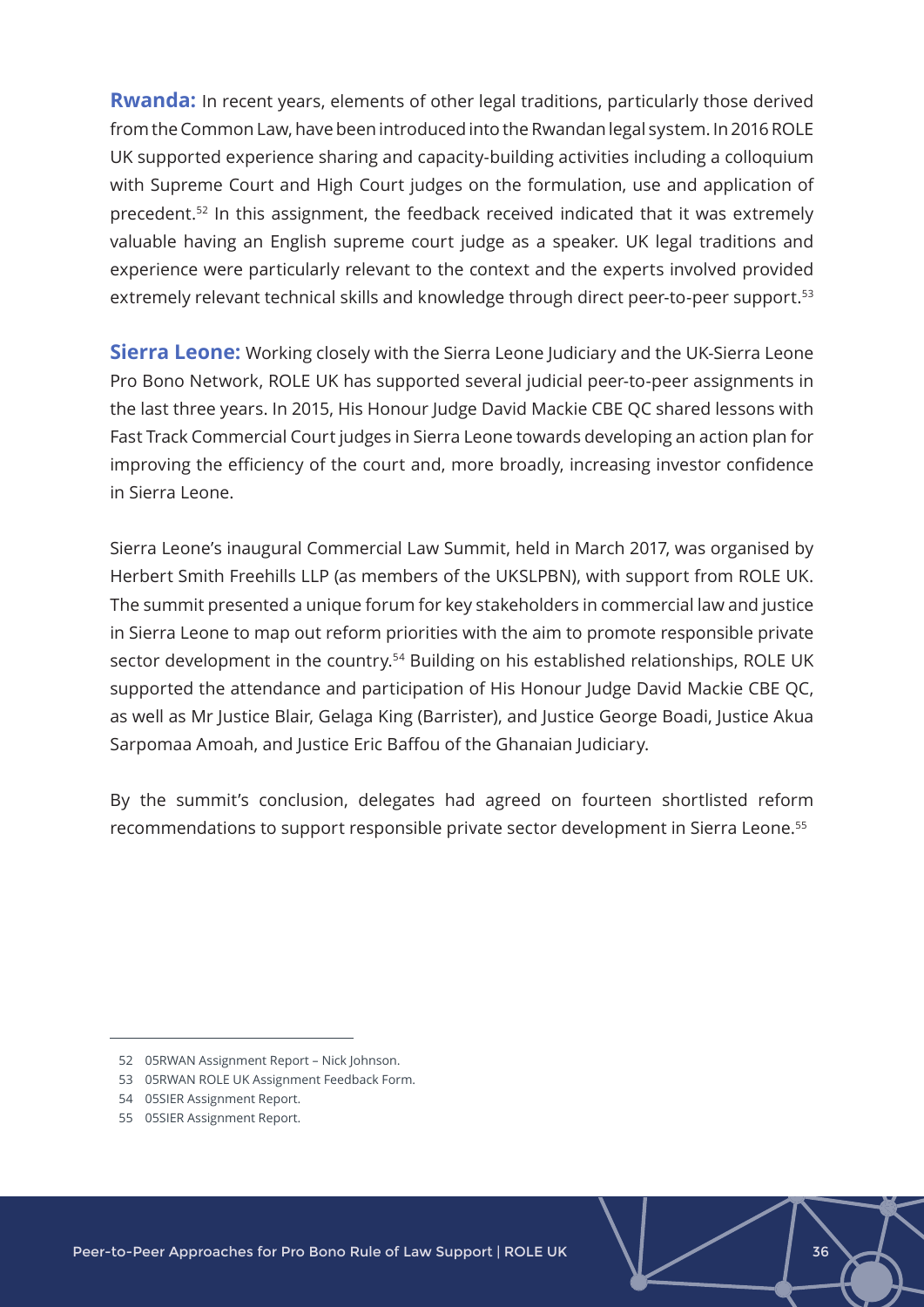From these recommendations, working with the DFID-funded Recovery Justice Priorities programme and the UKSLPBN, ROLE UK supported two further experience sharing and capacity-building assignments with key activities in case management training and induction coaching/mentoring for newly appointed Supreme Court Judges. These assignments enabled the Sierra Leone Judiciary to access experience sharing and peer support from Ghanaian judges, building on the relationships established at the summit, HHJ Andrew Hatton from the UK and Justice Oagile Dingake from Botswana, as well as with UK legal professionals. Feedback from the case management assignment highlighted the benefit of the international peer-to-peer work:

> *"The Ghana experience provided a basis for comparing with another similar country in the sub-region, whilst the UK experience brought a perspective from an advanced system and practice, which all proved very useful"<sup>56</sup>*

**Uganda:** Further to a request from both the Ugandan Judiciary and FCO in Uganda, ROLE UK supported a scoping assignment conducted by Dame Linda Dobbs, working with the Ugandan Judiciary to establish their capacity building priorities. This activity echoes other ROLE UK assignments in both Burma<sup>57</sup> and Sierra Leone<sup>58</sup>, where it can be useful to have direct peer-to-peer engagement to enable open and constructive discussion and needs assessment. Following this assignment, and Dame Linda's recommendations, and working with the Judicial Institute for Africa, ROLE UK supported a judgement drafting workshop led by Dame Linda, Justice Dingake of Botswana and Justice Tibatemwa of the Uganda Supreme Court. The value of peer-to-peer engagement in these issues was noted in the feedback, as well as it being identified that the international experts provided peerto-peer support that is difficult to obtain through other means.<sup>59</sup>

<sup>56</sup> 09SIER Assignment Report, p 9.

<sup>57</sup> 03BURM: Scoping visit by UK judiciary, ROLE supported the judge in charge of the UK association of women judges.

<sup>58</sup> 01SIER: ROLE UK Supported His Honour Judge David Mackie CBE QC to review the case backlog in the Fast Track Commercial Court and devel- op an action plan for improving the efficiency of the court and increasing investor confidence in Sierra Leone.

<sup>59</sup> 11UGAN ROLE UK Assignment Feedback Form.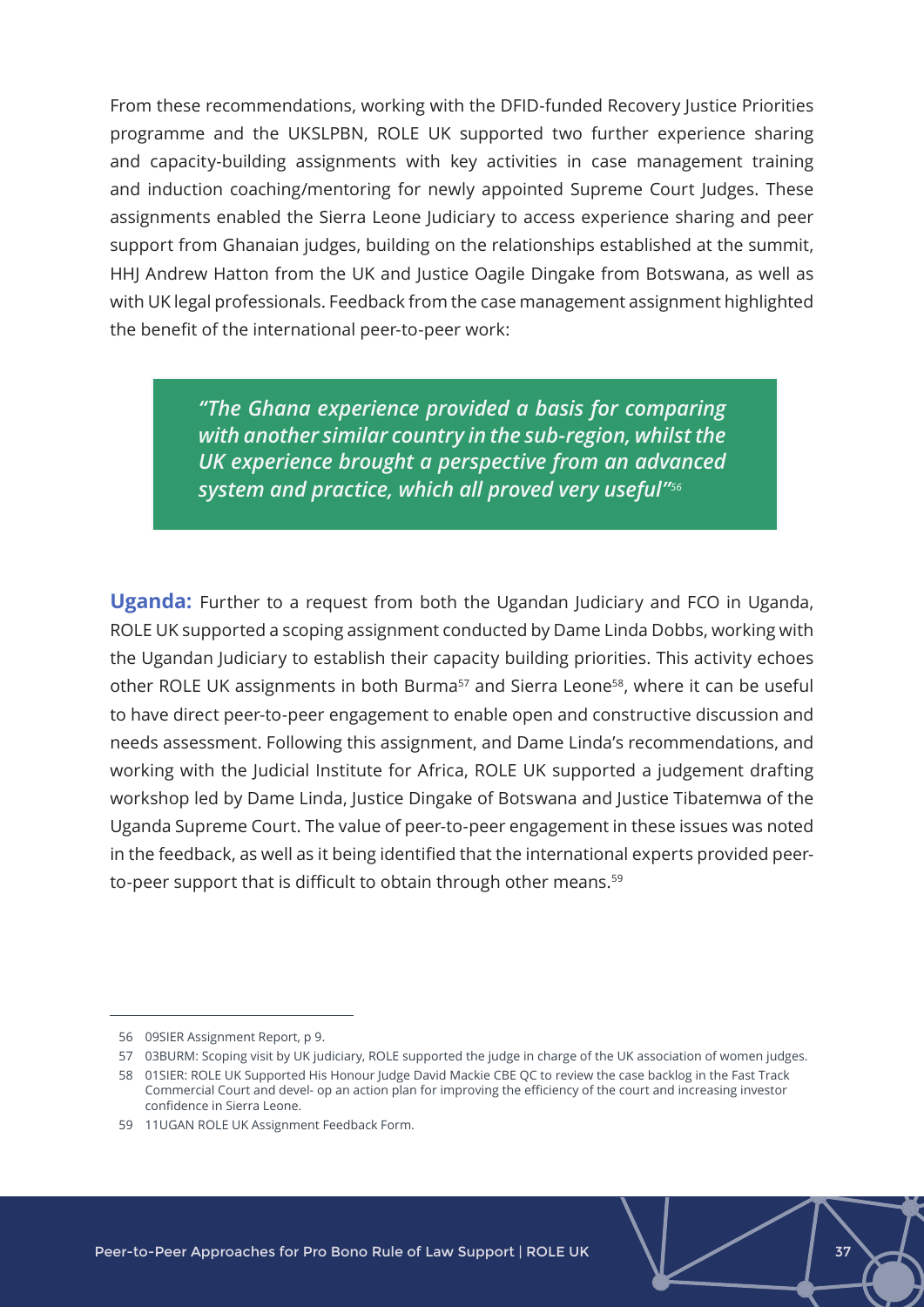#### D: Lawyer - Lawyer

Although many ROLE UK-supported assignments have included lawyer-to-lawyer engagement in a variety of forms, ten ROLE-supported assignments have been focused on direct peer-to-peer work between lawyers. One example would be:

**Rwanda:** In Rwanda, ROLE UK supported International Bridges to Justice (IBJ)'s threeyear Torture Prevention Program in Francophone Africa, to strengthen implementation of international human rights standards and national laws related to torture, inhuman or degrading treatment or punishment. ROLE UK enabled John Ryder QC's contribution to a training workshop for defence lawyers in Rwanda. Beyond practitioner-practitioner peer support, UK pro bono expertise provided a valuable comparative practice experience for Rwanda – a civil law legal system now undergoing a transformation from purely civil law to a merge between civil law and common law. Feedback and discussion from the training has oriented future IBJ programming in Rwanda, specifically continued provision of learning, networking and dialogue opportunities for Rwandan lawyers and other criminal justice sector actors through trainings, mentoring, meetings, roundtable dialogues and social media.

## E: Private Practice – Private Practice: Advocates for International Development / East African Law Society and Pan African Lawyers Union

Within wider lawyer-to-lawyer peer engagement, ROLE UK has supported seven assignments with a focus on business and human rights. These assignments have included three related assignments in Kenya working with the Pan African Lawyers Union (PALU) and Advocates for International Development (A4ID):

- a scoping assignment;
- a capacity-building assignment focused on online resources and establishing a peer-to-peer knowledge sharing network on Business and Human Rights with a focus on how to implement the United Nations Guiding Principles (UNGPs) for lawyers to apply within their legal practices, and when providing legal advice to clients;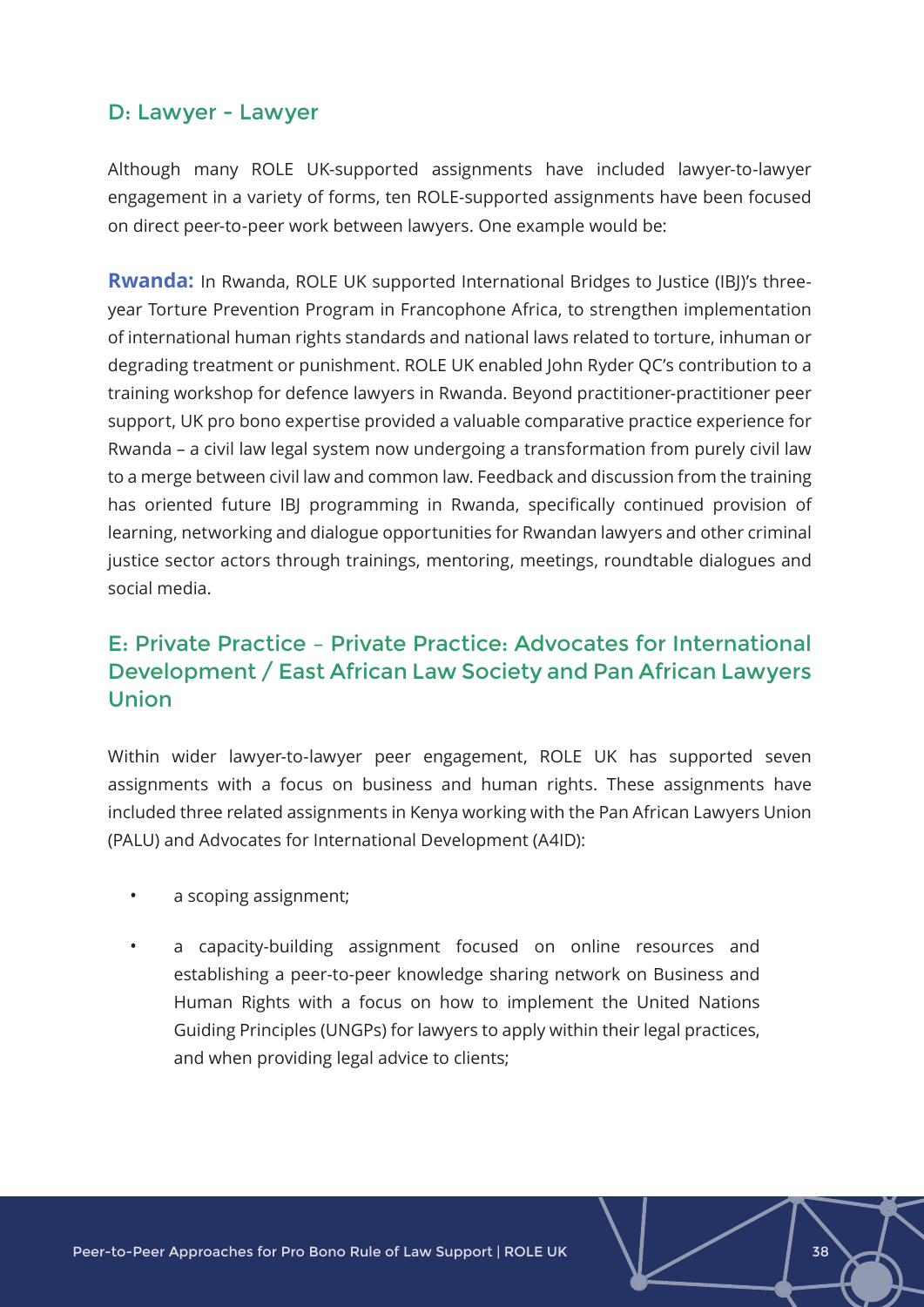leading a session on business and human rights at PALU's annual conference in follow up to the capacity-building assignment.

This assignment series in Kenya involved mixed teams of counterparts working in wider partnerships, however direct commercial lawyer-lawyer engagement played a key role. The international law firms involved included Clifford Chance LLP and Linklaters LLP who have significant experience in the UN Guiding Principles in Business and Human Rights.<sup>60</sup>

In 2017, ROLE UK supported tailored training assignments by East African Law Society (EALS) and Advocates for International Development (A4ID) to enhance the knowledge of East African commercial lawyers on the United Nations Guiding Principles (UNGPs) on Business and Human Rights to enable them to better advise their commercial clients in Rwanda, Uganda and Tanzania.

Trainers from Morrison & Foerster and Allen & Overy offered a critical opportunity for local lawyers to reflect on their multifaceted role as both legal counsel and as advisors on responsible business practices in line with the UNGPs. 311 lawyers attended, 30% of whom did so remotely via a live-stream on Facebook. Across the 3 countries, 60% of the participants reported prior understanding of how business can harm human rights, but only 40% had prior understanding of human rights policies, mechanisms to operationalise the UNGPs and/or grievance mechanisms. EALS/A4ID reported that after the training, 100% of the delegates understood UNGPs and how to operationalise them.<sup>61</sup> Whilst the wider outcomes from these half-day trainings are naturally not yet clear and difficult to measure/ attribute, this assignment has provided an important platform for legal experts to share their insights with local lawyers to help their clients identify and manage human rights-related risks, with examples from sector experience to build business cases for integrating human rights respect across operations.

#### F: Government Lawyer – Government Lawyer

ROLE UK has supported two assignments where Government Lawyers have worked directly with their counterparts. A key assignment was in **Rwanda** in 2015, during which UK Government Lawyers Department lawyers provided advice and training for the Legal

<sup>60</sup> 04KENY A4ID Business & Human Rights Training Report for ROLE UK on Scoping Trip to Kenya April 2016, p 14.

<sup>61</sup> Advocates for International Development East Africa Business and Human Rights Programme Interim Report for ROLE UK, August 2017.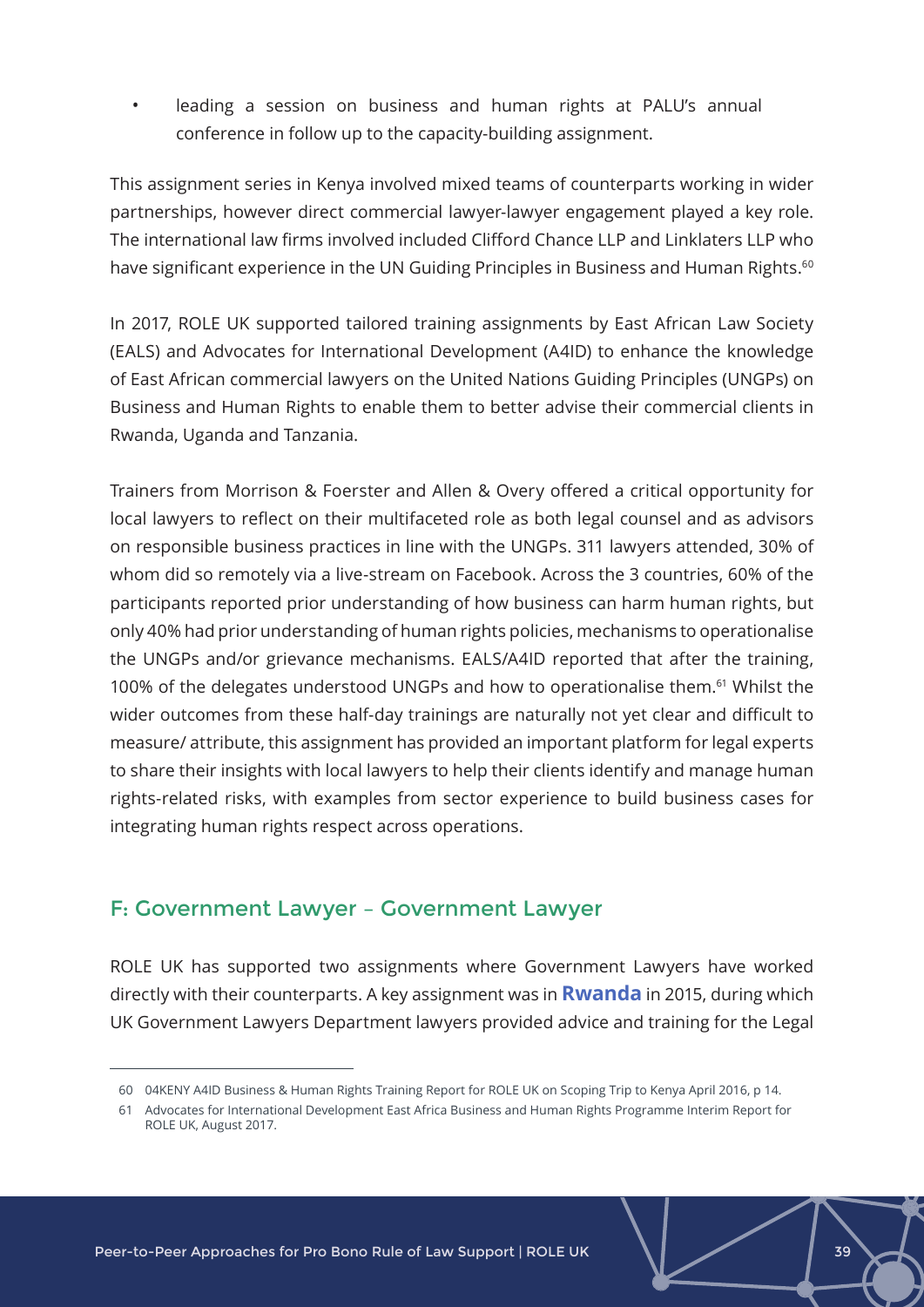Advisory Services division in the Ministry of Justice on contracts management for legal officers. This formed part of a wider programme of activities to develop model contracts, led by the DFID-funded Legal Assistance for Economic Reform Programme (LASER). The assignment aimed to enhance the capacity of the Legal Advisory Services to give quality legal advice on model contracts and guidance documents and increase the applicability and effectiveness of the model contracts. Feedback from the workshops highlighted that the value of having UK government lawyers involved 'with their expertise, they shed more light on the identification of risks, their transfer and management'.<sup>62</sup>

On reflection of the assignment, it was noted that the Rwandan officials were very receptive to learning from experts from another jurisdiction. However, managing expectations and ensuring alignments of those between counterparts was a key lesson.<sup>63</sup>

<sup>62</sup> 03RWAN Assignment Report, p 11.

<sup>63</sup> 03RWAN Internal Notes: 03 Rwanda – contracts management – notes from debrief meeting with LASER and Expert, and 03RWAN ROLE UK Assignment Feedback Forms.